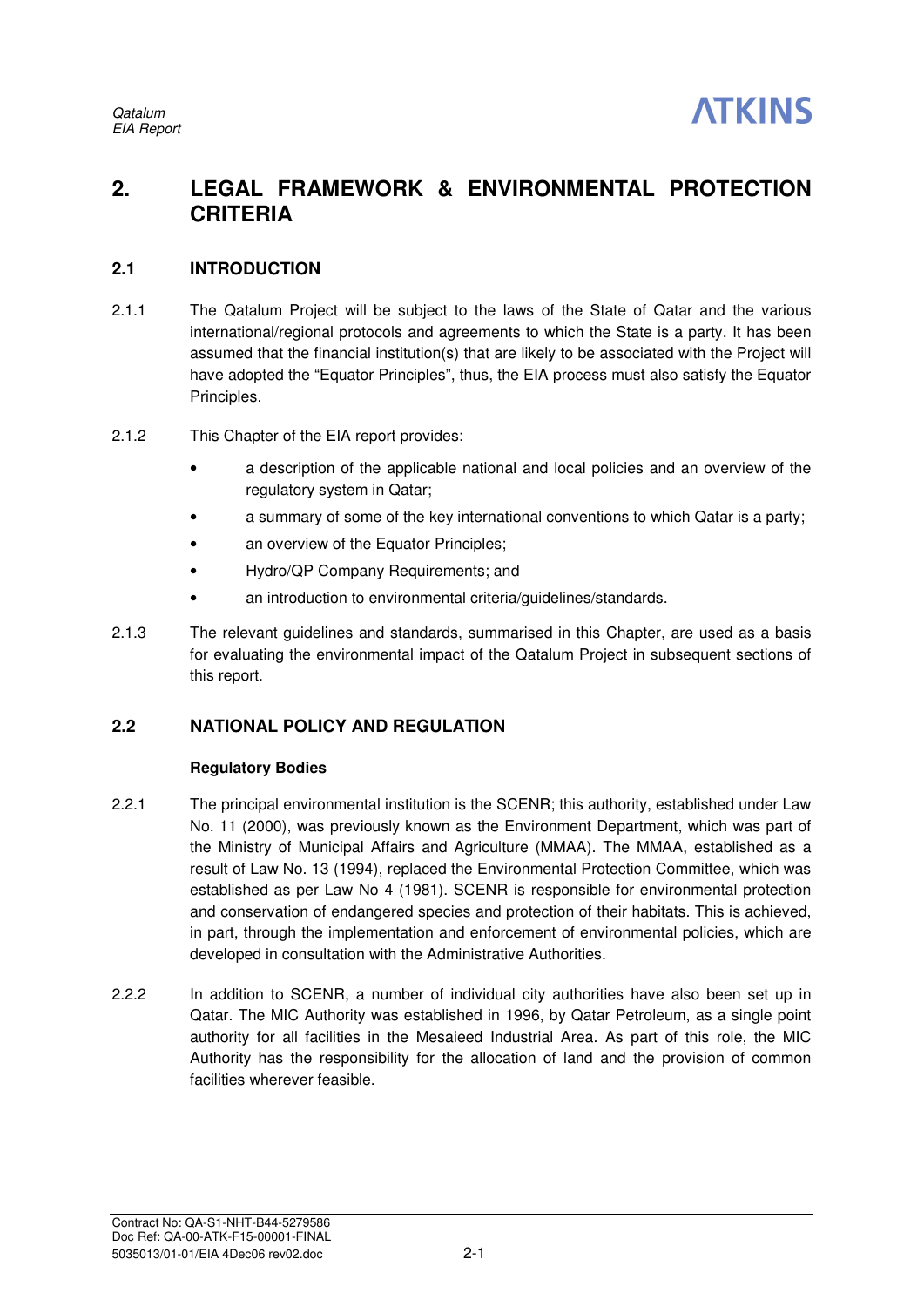### **Legislation**

- 2.2.3 Through SCENR, the State of Qatar enforces a number of national environmental laws, regulations and standards; those of relevance to the Qatalum Project include:
	- Law by Decree No. 30 of the Year 2002 Promulgating the Environmental Protection Law  $(2003)^3$ ;
	- April 17, 2005 Executive By-Law for the Environmental Protection Law No. 11 of 2000 and Law No. 30 of 2002<sup>4</sup>;
	- Decision of Council Members of the Year 1998 establishing a permanent Emergency Committee; and
	- Law creating the permanent Committee for the Protection of the Marine Environment (1981).
- 2.2.4 Of these, Law No.  $30^3$  and the By-Law<sup>4</sup> are particularly relevant to this Project. Law No. 30. outlines the basis of the current environmental protection policy in Qatar, and in particular:
	- contains objectives for environmental protection and sustainable development;
	- states that undertaking and EIA is essential for development projects;
	- states that new projects should use, "a technology available and economically feasible to control the pollution and prevent the environmental deterioration";
	- requires agreement of a contingency plan for environmental disasters;
	- details proposals for hazardous waste disposal/treatment;
	- presents restrictions on activities and environmental practices; and
	- details a penalty system for enforcement of the law.
- 2.2.5 The Executive By-Law also sets out requirements and expectations in respect of environmental management and waste management as conditions for a "Consent to Construct", or "Consent to Operate". Under this By-Law, industries should develop own environmental monitoring programmes for atmospheric, aqueous and solid waste discharges. The plan should specify the frequency and format of the resultant reporting and needs to be approved by SCENR.
- 2.2.6 Currently the Executive By-Law is available in Arabic; however, only a draft English translation has been made available to industry in the State of Qatar. The English version has been used to define the environmental criteria / standards for use in the EIA.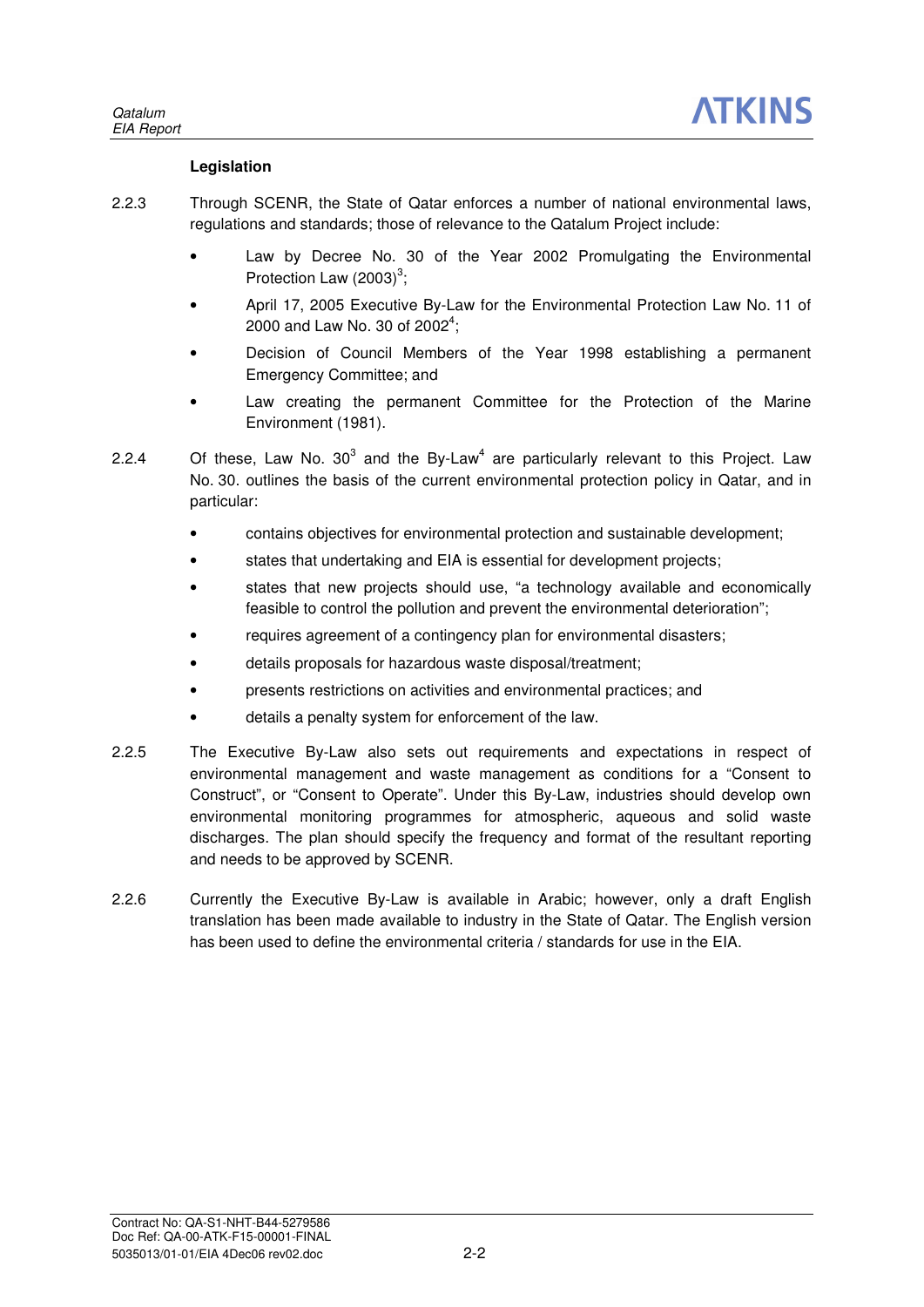- 2.2.7 In addition to the recent Environmental Executive By-Law, MIC Environmental Guidelines and Environmental Protection Criteria have been established for industries operating within the Mesaieed Industrial Area. The MIC Guidelines are in the process of being updated; however a draft version of the update<sup>9</sup>, referred to in the Qatalum land lease agreement with the MIC Authority, was made available to the Qatalum Project in September 2005. The most relevant Guidelines / Criteria have been included in this Chapter of the EIA, although it should be noted that until a formal, approved revision of the MIC Guidelines is produced, these can only be considered as draft. The MIC guideline criteria are not statutory requirements in terms of regulation by SCENR; however, they form part of land lease agreements between MIC and Project Proponents and as such are mandatory.
- 2.2.8 The 1981 law creating the Committee for the Protection of the Marine Environment empowers SCENR to:
	- demand an EIA for new facilities and review and approve the EIA prior to authorisation;
	- authorise new activities and provides the right to revoke such authorisations;
	- enforce regulations by entering premises of regulated facilities and taking samples;
	- impose fines for contravention of regulations; and
	- follow-up on pollution incidents.
- 2.2.9 The Qatalum Project is committed to respecting all relevant legislation. The above listings of national environmental laws / statutory requirements may not be exhaustive; however, they are considered to be those that are most relevant in relation to undertaking the EIA for the Qatalum Project.

## **Environmental Impact Assessment**

## EIA Procedures

- 2.2.10 The State of Qatar complies with the principles of the United Nations (UN) Conference on the Environment and Development and Agenda 21 (1992), to institutionalise EIA for all new industry projects and it requires that activities and industries with potentially polluting impacts gain clearance prior to initiation of construction/commencement of new projects (Law No.  $30<sup>3</sup>$  of 2002). The submission and approval of an EIA is the method for obtaining clearance. The "clearance" procedure is outlined in the Policy and Procedures for Environmental Impact Assessment  $(1997)^5$  and the recent Executive By-Law<sup>4</sup>; a basic summary of the process is presented below:
	- the project proponents submit an application for Initial Environmental Authorisation  $(IEA)$ :
	- the IEA is assessed by SCENR, who decide whether an EIA is required or not;
	- if required, the project proponents provide a scoping report of the intended EIA for comment and approval;
	- when the scope has been approved by SCENR, the project proponents undertake and submit the EIA for review;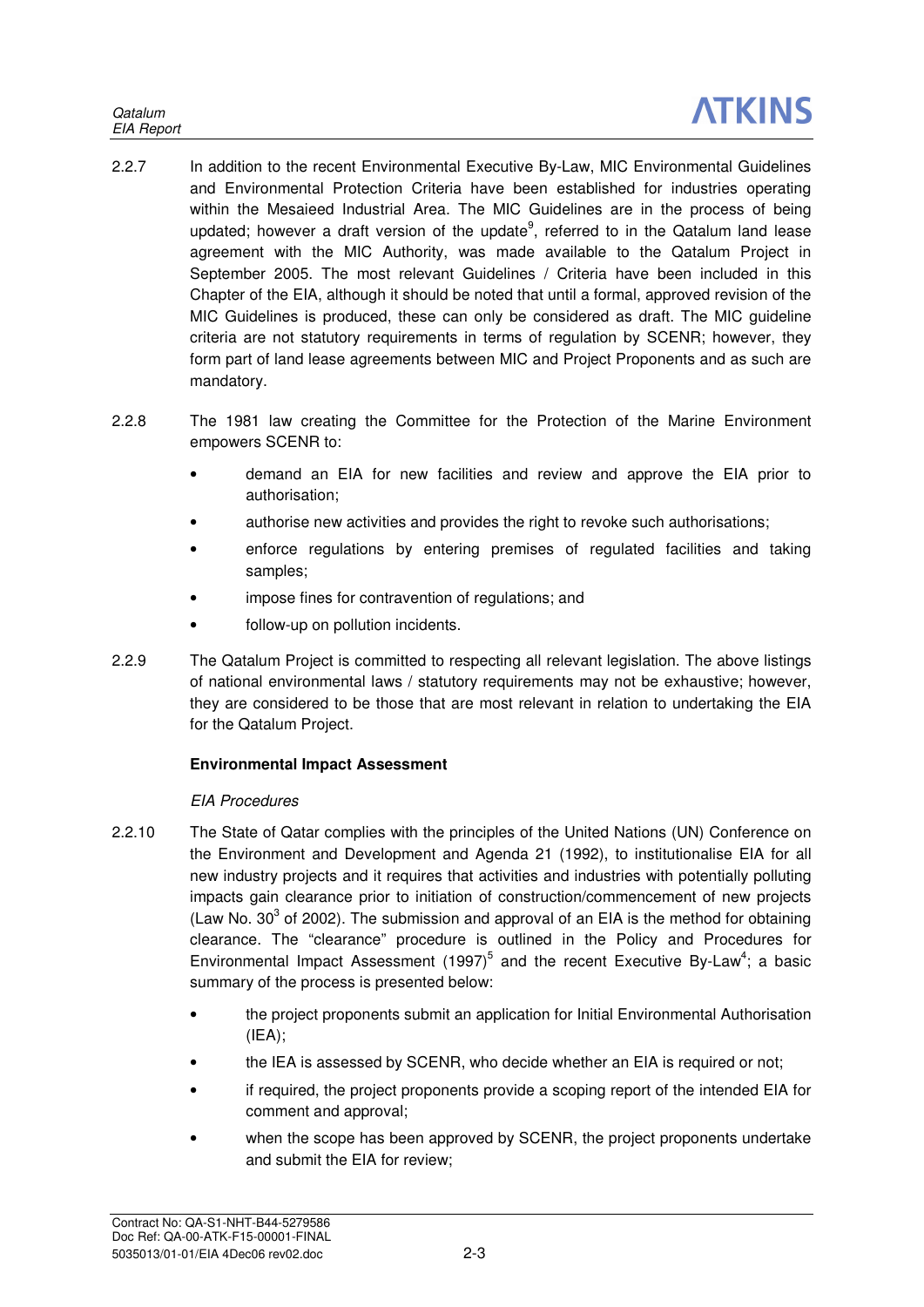- the EIA is then either rejected or cleared with conditions; and
- when clearance is granted the project proponents may proceed with the development.
- 2.2.11 Once an Environmental Authorisation has been granted (i.e. after an EIA has been approved) then construction phase may commence, as specified in the terms of the Permit. Prior to commissioning of the new plant, it is necessary to inform SCENR and apply for a 'permit to operate' 60 days prior to planned start-up.
- 2.2.12 The MIC Authority's role in the EIA process is primarily that of a facilitator and reviewer, as well as providing coordination with SCENR.

### EIA Study Requirements

- 2.2.13 Articles 15 and 16 of the recent Executive By-Law<sup>4</sup> list the required scope of an EIA study. Article 15 states that the environmental impact study of a project should include the following (depending on the nature of the project):
	- comprehensive and accurate description of the project;
	- the socio-economic considerations/feasibility of the project;
	- the objectives and goals of the project;
	- the phases of the project:
	- general project impacts and detailed impacts on natural resources and safety;
	- the proposed avoidance and mitigation measures for protection of the environment;
	- the proposed project emission minimisation and waste management programs; and
	- comprehensive description and analyses, by project phases, of the environmental impacts of the project.
- 2.2.14 Article (16) requires that the description and analysis of the project environmental impacts include the following:
	- projected impacts to human health in nearby residential areas;
	- projected impacts to ecological systems in the locality of the project;
	- projected impacts on any historical, archaeological, aesthetic, scientific, cultural, recreational, or social value site, place or building;
	- projected impacts to fauna and flora;
	- projected long-term impact on the environment;
	- projected changes in the environmental quality or characteristics of the region;
	- projected deterioration in the environmental characteristics;
	- projected environmental emission/discharge sources;
	- identification of any threats to the public health and environmental safety;
	- identification of any decreases in the useful utilisation of the environment;
	- identification of any waste disposal environmental impacts;
	- potential depletion of natural resources and other unique resources; and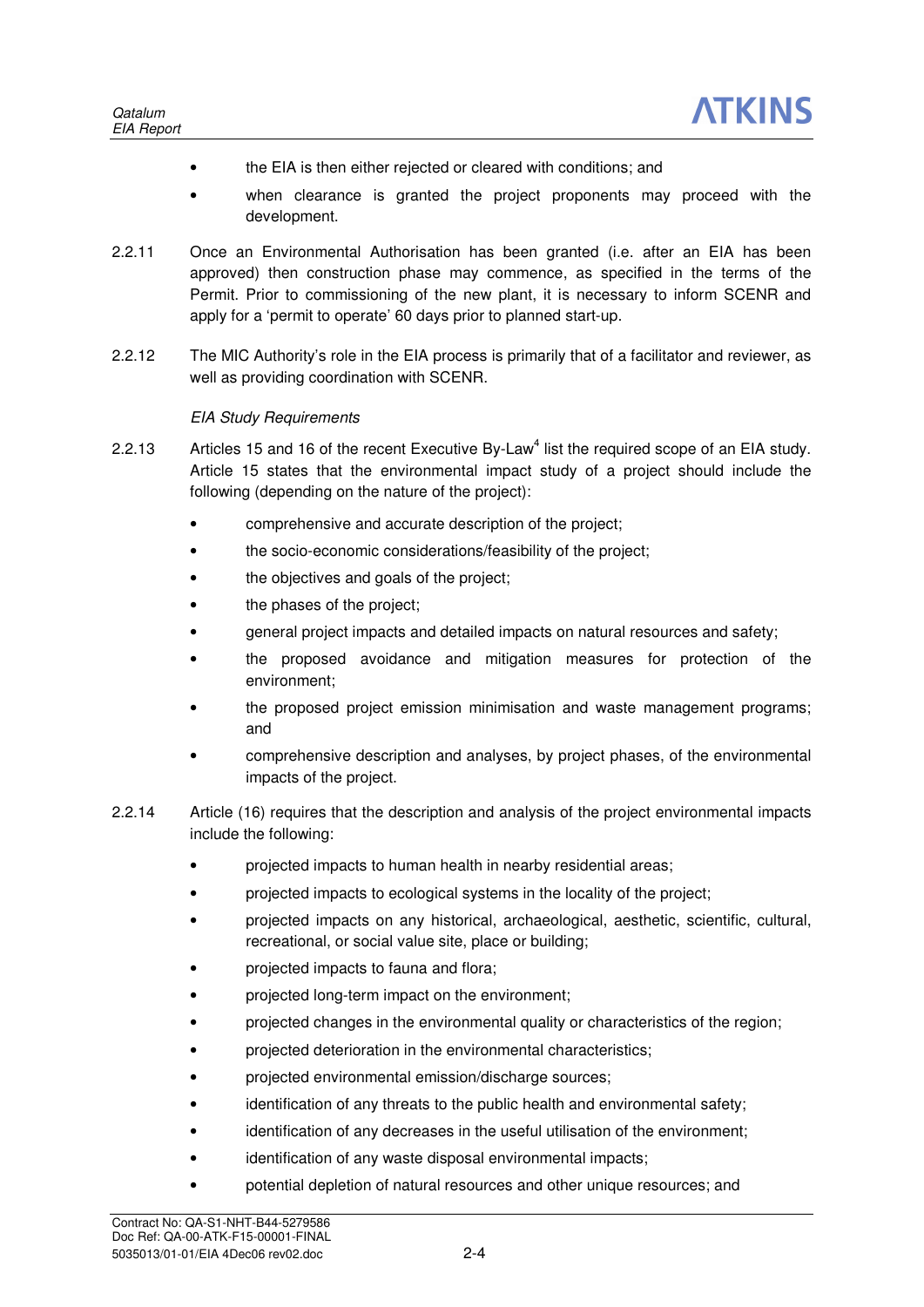• documentation of cumulative environmental impacts from this and other local projects.

### **Environmental Regulation**

2.2.15 The environmental regulation of specific industrial operations is enforced by the SCENR through the consenting system. The 'consent to operate', mentioned above, specifies source-specific standards (based on the recent Environmental Executive By-Law<sup>4</sup>) and other conditions with which a company must comply. To ensure that compliance is uniform and effective, industrial city authorities (e.g. MIC) are utilised as a focal point for industries and activities operating within their areas.

## **2.3 INTERNATIONAL CONVENTIONS/AGREEMENT**

- 2.3.1 To comply with SCENR's requirements, industries must not contravene the conditions of any international or regional convention to which Qatar is a signatory. The State of Qatar is party to a number of international conventions. One of the key conventions is the Kuwait Regional Convention for Co-operation on the Protection of the Marine Environment from Pollution, 1978 (hereafter referred to as the Kuwait Convention); this provided the framework on which the majority of the State of Qatar's environmental control is based. The Kuwait Convention established the Regional Organisation for the Protection of the Marine Environment (ROPME), which establishes three protocols for protecting the marine environment, one of which is of particular relevance to this Project:
	- Protocol for the Protection of the Marine Environment against Pollution from Land-Based Sources.
- 2.3.2 The remainder of the International conventions/agreements to which Qatar is a signatory are not discussed exhaustively in this report; however, those of most relevance to this Project are listed below. Those of particular significance are discussed further in Section 2.7.
	- 1954 International Convention for Prevention of Pollution of the Sea by Oil;
	- 1960 International Convention for Safety of Life at Sea;
	- 1973 International Convention for Prevention of Accidents at Sea;
	- 1978 Kuwait Regional Convention for Co-operation on the Protection of the Marine Environment from Pollution;
	- 1989 Basel Convention on the Control of Transboundary Movements of Hazardous Wastes and their Disposal;
	- 1991 The Arab Declaration on Environment and Development;
	- 1992 Agenda 21 and the Rio Declaration on Environment and Development;
	- 1992 Protocol to the International Convention on Civil Liability for Oil Pollution Damage, ratified by the State of Qatar in Decree No. 33 of 1993;
	- 1993 Convention on Biological Diversity (Rio de Janeiro);
	- 1996 UN Framework Convention on Climatic Change;
	- 1996 Montreal Protocol and its Amendments and the UN Framework Convention on Climate Change;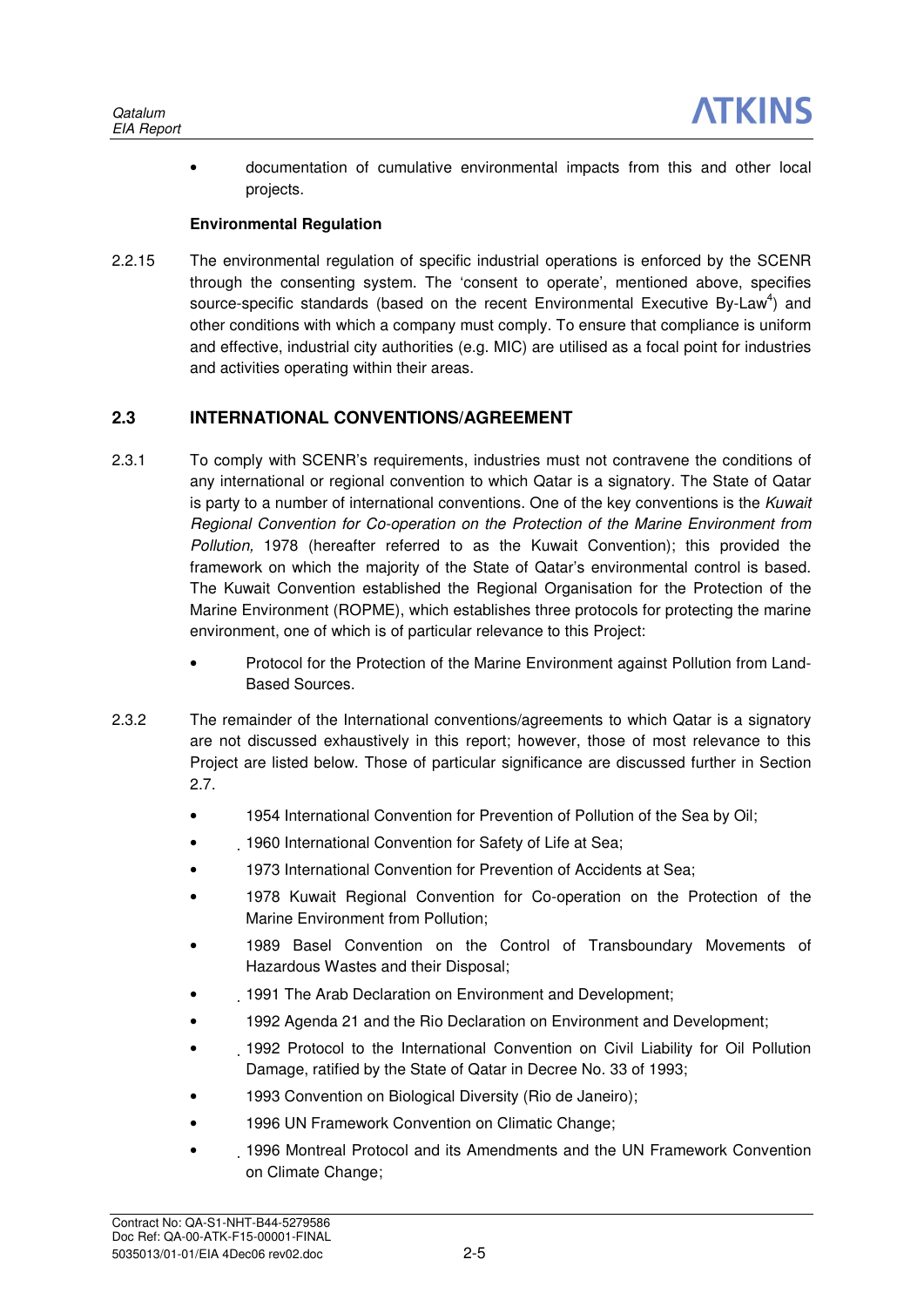- 1997 Kyoto Protocol;
- 1999 International Agreement to Combat Desertification in Countries Suffering from Bad Drought or Desertification, particularly in Africa; and
- 2001 Convention on International Trade in Endangered Species of Wild Fauna and Flora (CITES), accessed by the State of Qatar on  $8<sup>th</sup>$  May 2001 which became a Party to CITES on  $6<sup>th</sup>$  August 2001.
- 2.3.3 In addition to the above, Qatar is also a contracting party to the World Heritage Convention and to the Action Plan for the Protection and Development of the Marine Environment and Coastal Areas.

## **2.4 THE EQUATOR PRINCIPLES**

- 2.4.1 The Equator Principles have been adopted by a number of leading financial institutions worldwide. They have been developed to promote sound environmental management practices and social responsibility. Under the Equator Principles, projects are screened and categorised in terms of environmental risk; depending on the type, location, sensitivity and scale of the project and the nature and magnitude of the project's potential environmental and social impacts. A summary of the Equator Principle Categories is presented below:
	- Category A: projects that are likely to result in significant adverse environmental impacts that are sensitive, diverse or unprecedented;
	- Category B: projects with potential environmental impacts that are less adverse than Category A projects; or
	- Category C: projects that are likely to have minimal, or no, environmental impacts.
- 2.4.2 It has been assumed that this Project would be a Category A project, and thus will require a full environmental impact assessment. To qualify for funding from "Equator banks" the EIA report must address the following environmental and social issues (as applicable):
	- baseline environmental & social conditions;
	- requirements of host country laws and regulations, applicable international treaties and agreements;
	- sustainable development and use of renewable resources;
	- protection of human health, cultural properties, and biodiversity, including endangered species and sensitive ecosystems;
	- use of dangerous substances;
	- maior hazards:
	- occupational health and safety;
	- fire prevention and life safety;
	- socio-economic impacts;
	- land acquisition and land use;
	- involuntary re-settlement;
	- impacts on indigenous peoples and communities;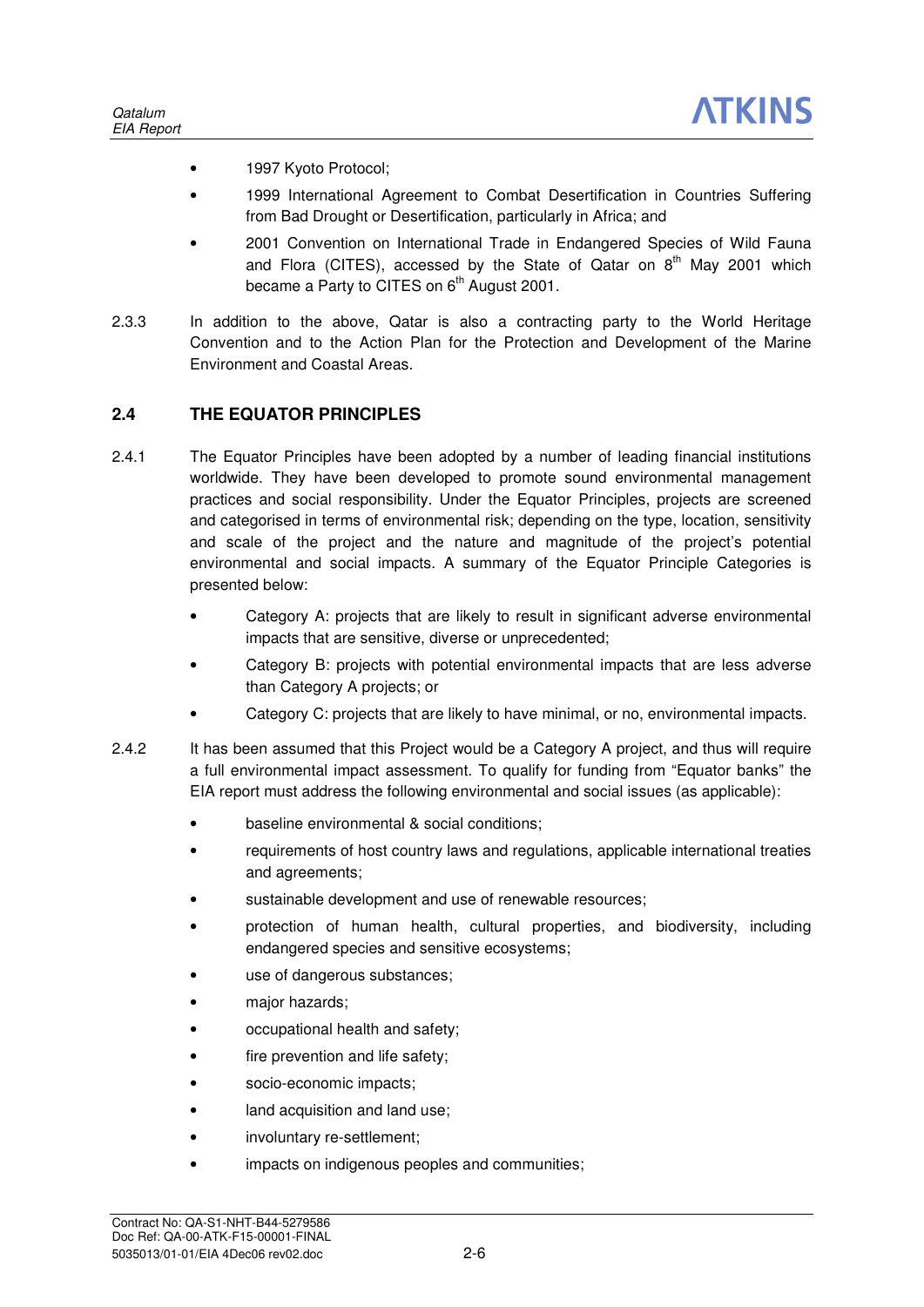- cumulative impacts of existing projects, proposed project and anticipated future projects;
- participation of effected parties in the design, review and implementation of the project;
- consideration of environmentally and socially preferable alternatives;
- efficient production, delivery and use of energy; and
- pollution, prevention and waste minimisation, pollution controls (liquid effluents and air emissions) and solid and chemical waste management.
- 2.4.3 For each of the above, the environmental assessment must:
	- address compliance with host country laws, regulations and permits;
	- make reference to the minimum standards applicable under the World Bank (WB) Pollution Prevention and Abatement Guidelines<sup>6</sup> and applicable IFC safeguard policies; and
	- justify compliance with, or deviations from, the above quidelines.
- 2.4.4 For Category A projects, an Environmental Management Plan (EMP) should be prepared, based on the findings of the EIA, to address mitigation, action plans, monitoring management of risks and schedules. In additional, structured and culturally appropriate consultation should be held with affected groups (e.g. indigenous peoples and local NGOs).
- 2.4.5 The International Finance Corporation Environment and Social Development Department has prepared a series of guidelines to inform the private sector in addressing the social dimensions of private sector projects. These include:
	- Handbook for Preparing a Resettlement Plan (December 2003);
	- Good Practice Note on Addressing the Social Dimensions of Private Sector Projects (December 2003); and
	- Social Analysis Sourcebook: Incorporating Social Dimensions into World Bank-Supported Projects (December 2003).
- 2.4.6 Recently, the International Finance Corporation prepared 'Policy on Social & Environmental Sustainability' (30 April 2006) which incorporated eight performance standards relating to:
	- Performance standard 1: Social and Environmental Assessment and Management System;
	- Performance standard 2: Labour and working conditions;
	- Performance standard 3: Pollution Prevent and Abatement;
	- Performance standard 4: Community Health, Safety and Security;
	- Performance standard 5: Land Acquisition and Involuntary Resettlement;
	- Performance standard 6: Biodiversity Conservation and Sustainable Natural Resource Management;
	- Performance standard 7: Indigenous People; and
	- Performance standard 8: Cultural Heritage.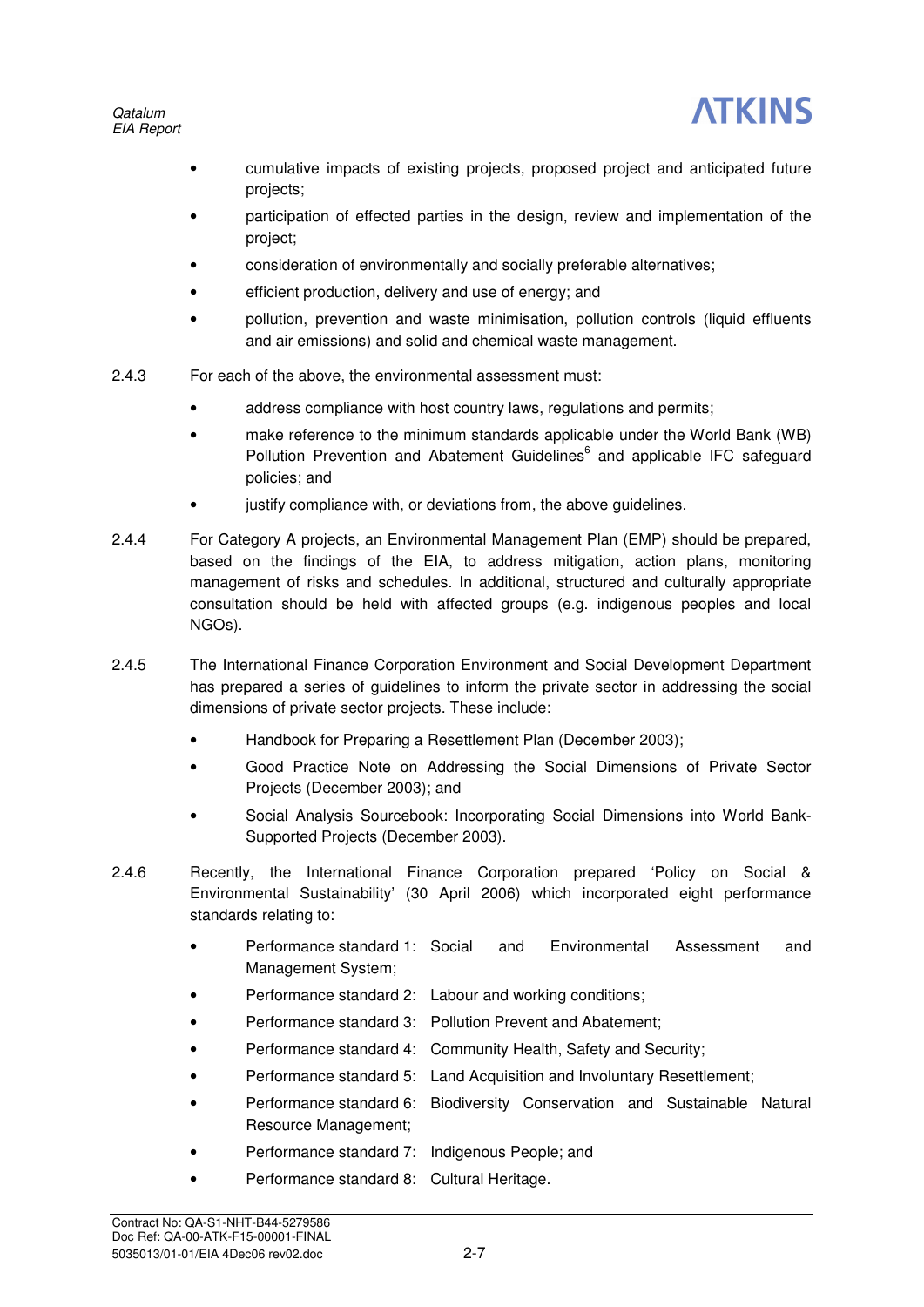## **2.5 HYDRO/QP COMPANY REQUIREMENTS**

### **Hydro**

- 2.5.1 Hydro has developed an internal corporate health, safety and environment (HSE) directive<sup>10</sup>, which describes the necessary policy and requirements governing its approach to HSE and HSE management systems. The directive covers all HSE aspects and applies to all parts of Hydro's value chain and all other activities. It is Hydro policy that it is mandatory for this directive to apply to all joint ventures where Hydro has an ownership interest of more than 50%. For projects where Hydro has an ownership interest of 50% or less and for Contractors / suppliers, the policy requires Hydro to exert their influence to produce consistency with the directive.
- 2.5.2 The Hydro Corporate HSE policy states the following:
	- "Our ambition is to demonstrate a strong sense of responsibility for people and the environment and to be at the forefront in environmental care and industrial safety.
	- In respect for the inherent worth of all people, the value of the earth and the resources it provides, Hydro is determined to work ambitiously, through continuous improvement, for a healthy work environment, safe and secure conduct, and low environmental impact.
	- We will design our products, develop and use technology to produce minimum adverse effect on the environment, making efficient use of energy and resources.
	- At the strategic and operational levels we will shape our businesses with due concern to HSE, including the health and safety of our neighbours.
	- When acquiring or entering into commercial agreements with companies that are far from our standards, we shall set ambitious goals to ensure significant improvements in their HSE performance.
	- We will systematically seek to deepen our understanding of HSE risks and effects of our activities, promote transparency and routinely publicize our health, security, safety and environment goals and report on status and progress in a dialogue with our stakeholders.
	- We will continuously work to reduce environmental impacts and risks related to our activities, and contribute to sustainable products and production in a life-cycle perspective.
	- We are determined to have no injuries on our premises, and work continuously to avoid work-related illnesses, property damage and production loss.
	- We will encourage our employees to adopt a healthy, safe life-style for themselves and their families.
	- If accidents occur, we shall be prepared to do the utmost to prevent and mitigate injury, damage to the environment, property and Hydro's reputation. Saving life has the highest priority.
	- We will protect personnel, premises and activities against conscious and negligent unauthorised actions, balancing the company's need for protection of the integrity of employees and third parties."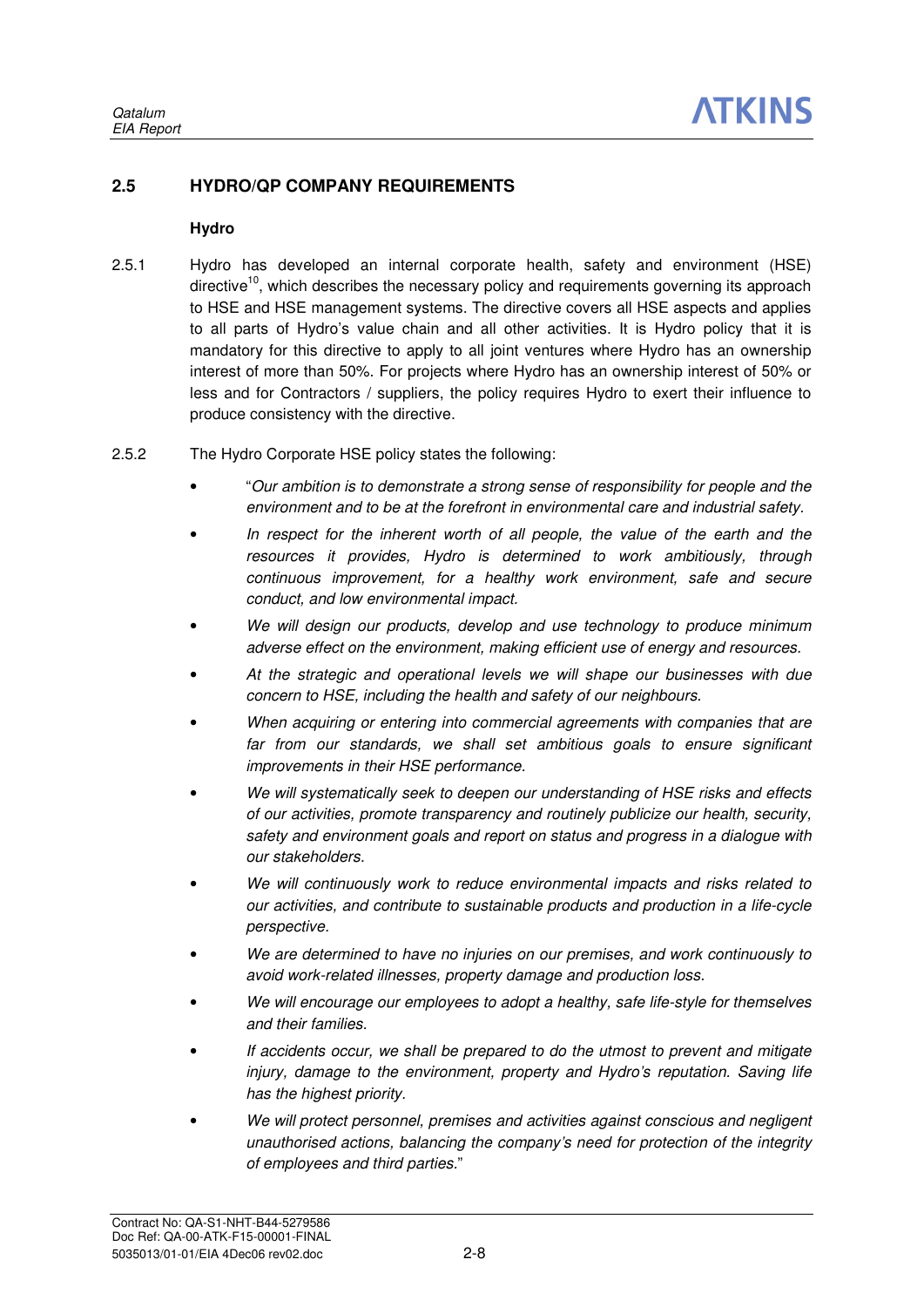- 2.5.3 Hydro's HSE management system includes procedures to ensure that:
	- all activities shall be in compliance with statutory requirements and Hydro requirements;
	- production sites shall be in compliance with the ISO 14001 standard or equivalent;
	- Hydro shall achieve its goals through the systematic management of HSE risks and opportunities, and the development of and adherence to a common HSE management system built on good practice and experience; and
	- Hydro encourages the use of nationally and internationally recognised standards, guidelines, procedures and acceptance criteria. If needed, sector specifications should be established for issues not covered by such.
- 2.5.4 An HSE programme will be developed specifically for the Qatalum Project, which will take into account Qatari Acts and Regulations and Hydro's and QP's Corporate Policies and requirements.
- 2.5.5 In addition to its HSE policy, Hydro is committed to sustainable value creation for its shareholders, its stakeholders and the communities in which it operates. As an international industrial and natural resources company, Hydro's operations impact the lives of a large number of people around the world; thus, Hydro pursues opportunities, while managing risks, taking the social impacts of business into consideration. This is what is commonly called Corporate Social Responsibility (CSR). Hydro's main CSR principles are:
	- respect for human rights;
	- contribution to sustainability;
	- diversity and non discrimination;
	- dialogue;
	- integrity; and
	- no tolerance towards bribery and corruption.

## **Qatar Petroleum**

- 2.5.6 QP is committed to the highest standards for health safety and the environment (HSE) throughout its operations and has a long-term goal to ensure that QP employees and the people of Qatar live in a clean, safe world.
- 2.5.7 QP has recently reinforced its commitment to HSE through reorganisation and consolidation of all HSE activities and through establishing a direct line of reporting Corporate HSE to the Minister of Energy and Industry (MEI). QP is in the process of seeking accreditation to ISO14001 and are striving towards OHSAS 18001 certification.
- 2.5.8 The QP HSE system allows HSE issues to be identified, managed and streamlined through all QP operations and regions. It promotes a cycle of continuous improvement and ensures that QP HSE strategies and standards are aligned with national and international standards and regulations. The immediate HSE objectives are to: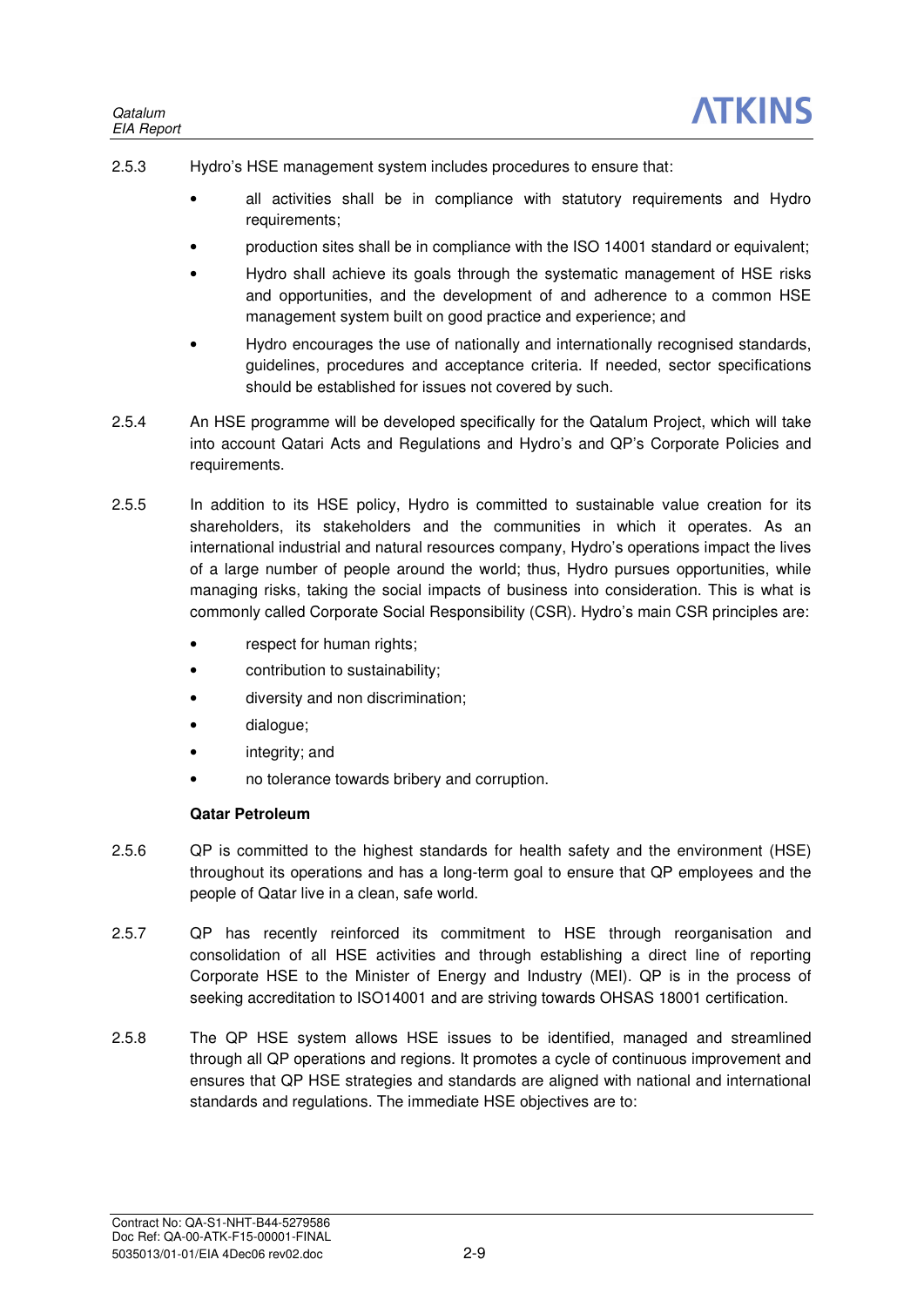- achieve zero gas flaring to minimize waste and reduce carbon dioxide emissions;
- maximize the utilization of energy resources to produce clean, safe energy;
- maintain and continuously improve security to ensure the safety of people and assets;
- achieve zero lost time injury through aggressive safety strategies; and
- attain a high level of preparedness to manage emergency incidents on land or at sea.

## **2.6 ENVIRONMENTAL PROTECTION CRITERIA, STANDARDS & GUIDELINES**

### **Introduction**

- 2.6.1 The Project must specifically adhere to the requirements set out in the Environmental Law<sup>3</sup> and the associated By-Law<sup>4</sup>. In addition, although not a regulatory requirement, the guidelines proposed by the MIC Authority<sup>9</sup> should be taken into consideration by industrial facilities at Mesaieed. Furthermore, the full EIA for the Project must make reference to the minimum applicable standards in the 1998 WB Pollution Prevention and Abatement Handbook (PPAH)<sup>6</sup>. This document contains detailed guidelines for a range of industrial sectors, including aluminium manufacturing and new thermal power plant; it also provides guidance on pollution management, good environmental practice.
- 2.6.2 Where numerical standards have not been developed by SCENR or the World Bank, the regulatory assessment criteria for the evaluating Project impacts have been derived from other sources of international standards or guidelines, such as:
	- World Health Organisation (WHO):
	- European Union (EU); and
	- United States Environmental Protection Agency (US EPA).
- 2.6.3 The World Health Organization provides a number of recommended guidelines for various environmental pollutants and media (e.g. air quality, noise and drinking water guidelines). The guidelines are not mandatory but are generally accepted as levels which should not be exceeded. The WHO guidelines are generally developed to protect human health and may not necessarily be protective of the environment as a whole.
- 2.6.4 The European Commission develops and proposes European Union (EU) legislation. Draft proposals are submitted to the Council of Ministers, which approves, amends or rejects the proposals. The associated legislation can be produced in the form of Regulations, Directives, Decisions and Recommendations (the latter are not binding). The usual legislative form for environmental issues is a Directive (which is binding); however, the implementation of the directive is usually left to each EU Member State. Thus, in general, each European country also has its own standards and regulations, which can be more detailed and more stringent than the original EC directives.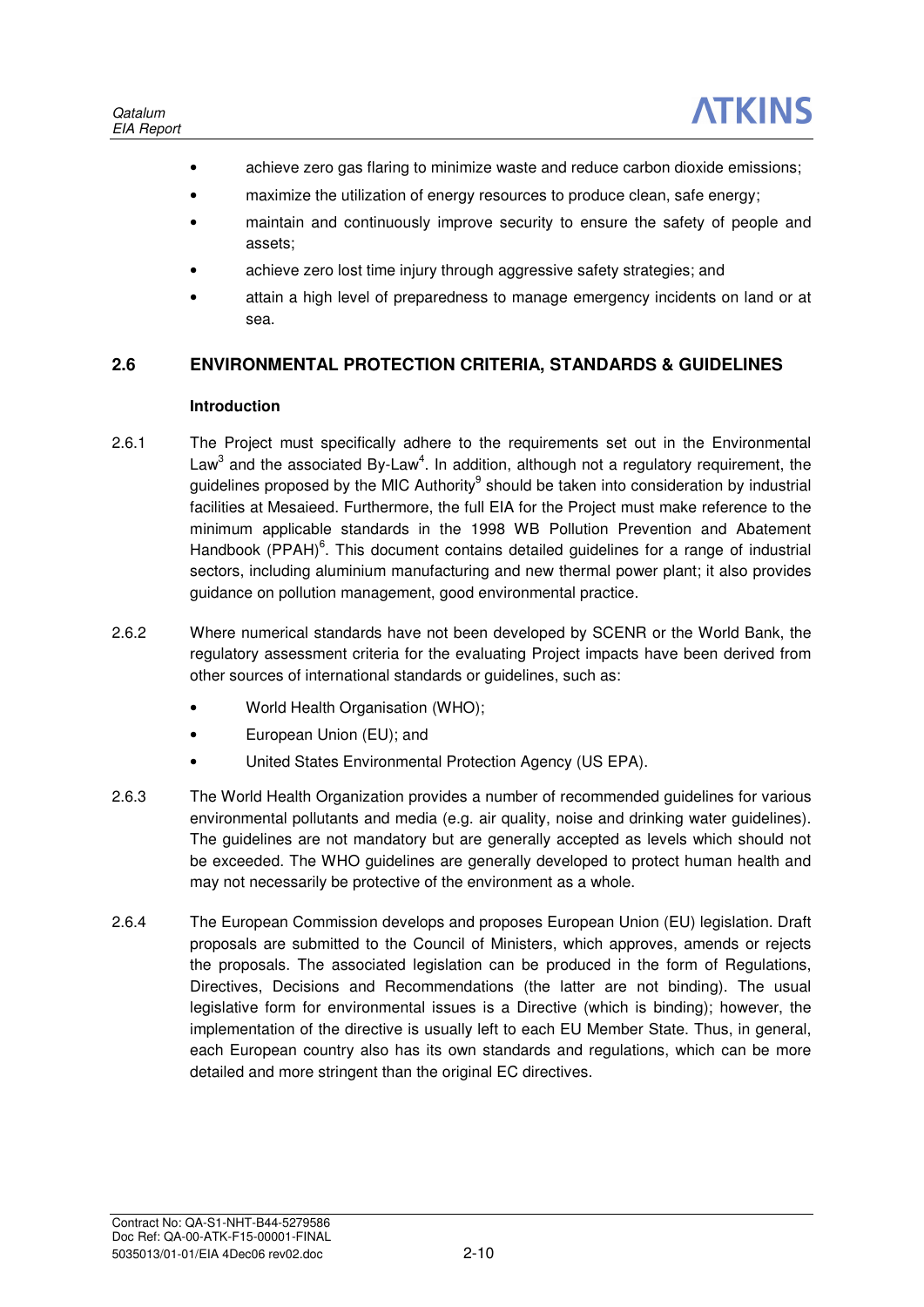- 2.6.5 In the United States (US), federal laws and regulations provide the basis for environmental protection. Federal laws are enacted by Congress and are generally approved by the President. Examples of environmental laws include: the Clean Air Act, the Solid Waste Disposal Act, and the Clean Water Act. The federal laws authorise the USEPA, or other federal agencies, to set regulations in order to ensure the implement of the laws at an operational level. USEPA has promulgated effluent limitations, guidelines, and standards in the last thirty years for many industries. Each of the individual States within the US may also enact laws and regulate environmental matters, with the stipulation that a particular State's regulations must be at least as stringent as the USEPA's.
- 2.6.6 Qatalum is committed to meeting all relevant Qatari Standards and to employing the best practical means to meet any more stringent international environmental standards/limit values.
- 2.6.7 In general, there are two types of standards / guidelines for the protection of the environment that are considered herein:
	- ambient standards / guidelines; and
	- emission standards / guidelines.
- 2.6.8 Ambient standards set maximum allowable levels of a pollutant in the receiving medium (e.g. air, water, and soil). Ambient standards can offer a simple method of establishing environmental priorities; since areas that comply with the relevant ambient standards can be considered to require no further intervention, while other areas may be ranked by the extent to which concentrations exceed the ambient standards. Historically, ambient standards in the industrial market economies have been continually tightened in the light of medical evidence on the impact of certain pollutants and in response to increased demand for better environmental quality.
- 2.6.9 Pollutants can result in acute (short-term) and/or chronic (long-term) effects on human health and/or on ecosystems. Thus, ambient standards and guidelines are usually expressed over averaging periods that reflect whether a substance has acute and/or chronic effects. Ambient standards can be set at different levels for different locations, e.g. a different standard may be set for the protection of human health than that for the protection of vegetation.
- 2.6.10 Emissions, or discharge, standards set maximum amounts of a pollutant that may be released by a plant or other source; typically expressed as a concentration. Emissions standards are generally established in terms of either:
	- what can be achieved with available technology; or
	- the impact of emissions on the ambient environment.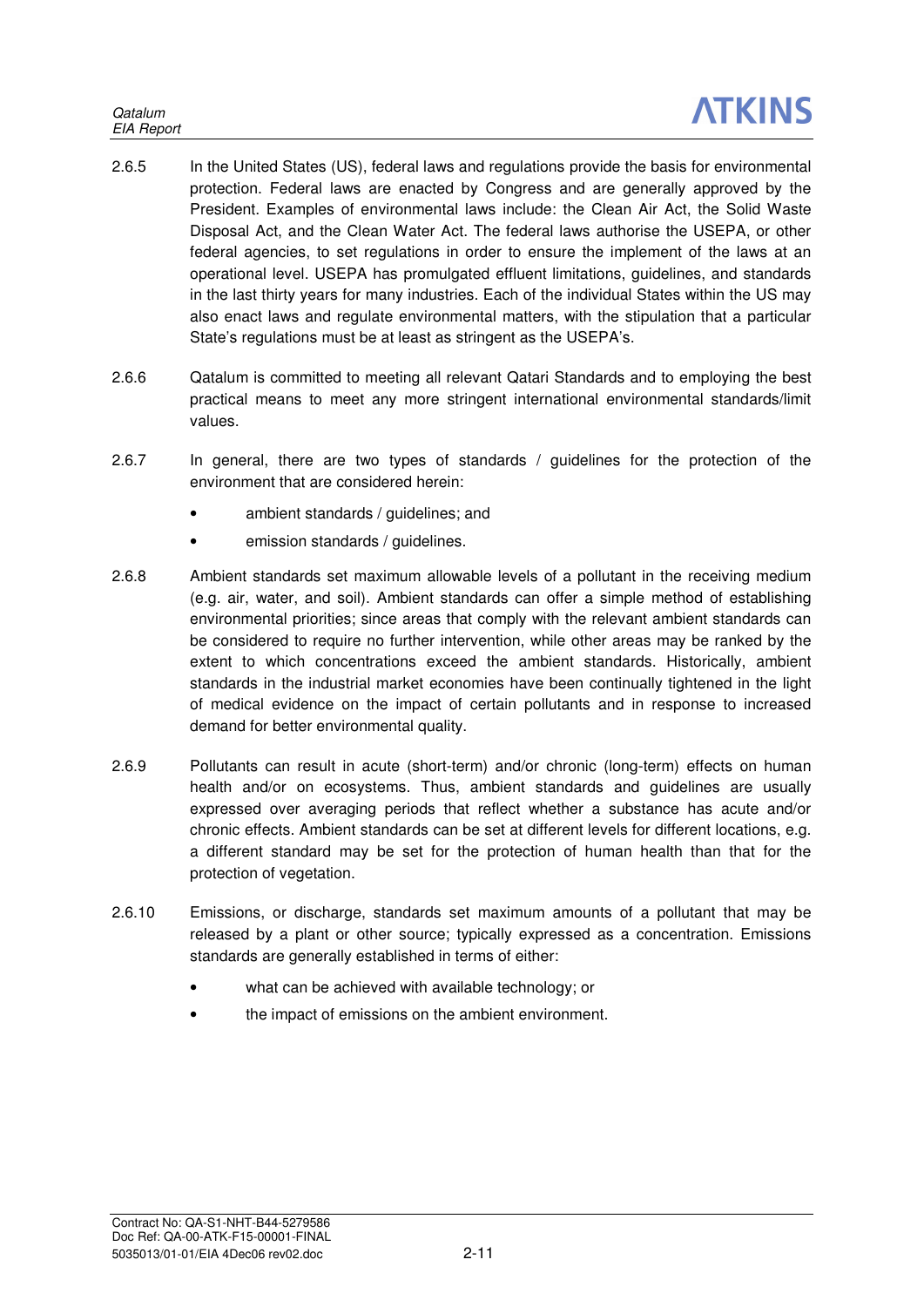- 2.6.11 Technology-based standards are based on knowledge of what can be achieved with current equipment and practices. A wide range of principles are used, including "best available techniques" (BAT), "best practicable technology" (BPT), "best practicable environmental option" (BPEO) and "best available techniques not entailing excessive cost" (BATNEEC). These approaches are open to interpretation; however, all are related to establishing the highest levels of equipment and performance that can reasonably be demanded from industrial plants. Alternatively, emissions standards can be established by estimating the discharges that are compatible with ensuring that receiving areas around the plant meet the ambient standards defined for a pollutant.
- 2.6.12 The remainder of this section of the EIA provides a summary of Qatari ambient and emission standards for all relevant media, as well as some of those derived from international standards/guidelines and Hydro/QP company requirements. Process-specific emission standards for aluminium manufacture, based on BAT, are discussed further in 3.12 – Technology Selection and BAT.

## **Air Quality**

## Ambient Air Quality Criteria

2.6.13 The ambient air quality criteria, considered for the Qatalum Project, for the protection of human health are presented below in Table 2.1. The most relevant of these are the SCENR and World Bank standards / guidelines. Although not regulatory requirements, and only currently available in draft form, the MIC Guidelines have also been included for comparative purposes. Criteria specific to the protection of vegetation are presented and discussed in Section 6.6.

| <b>Pollutant</b>       | SCENR <sup>4</sup><br>$\mu$ g/m <sup>3</sup> | <b>MIC<sup>9</sup></b><br>[Guideline]<br>$\mu$ g/m <sup>3</sup> | <b>World</b><br>Bank <sup>11</sup><br>$\mu$ g/m <sup>3</sup> | WHO <sup>12</sup><br>$\mu$ g/m <sup>3</sup> | USEPA <sup>13</sup><br>$\mu$ g/m <sup>3</sup> | EUa14<br>$\mu$ g/m <sup>3</sup> |
|------------------------|----------------------------------------------|-----------------------------------------------------------------|--------------------------------------------------------------|---------------------------------------------|-----------------------------------------------|---------------------------------|
| <b>Sulphur Dioxide</b> |                                              |                                                                 |                                                              |                                             |                                               |                                 |
| 1-hour                 | $\overline{\phantom{a}}$                     | 1300 <sup>e</sup>                                               | $\blacksquare$                                               |                                             |                                               | 350 <sup>b</sup>                |
| 24-hour                | 365 <sup>c</sup>                             | 365c                                                            | 125                                                          | $125^d$                                     | 365 <sup>e</sup>                              | 125 <sup>f</sup>                |
| Annual                 | 80                                           | 80                                                              | 50                                                           | 50                                          | 80                                            |                                 |
| Nitrogen Dioxide       |                                              |                                                                 |                                                              |                                             |                                               |                                 |
| 1-hour                 | 400g                                         | 660 <sup>e</sup>                                                |                                                              | 200                                         |                                               | 200 <sup>h</sup>                |
| 24-hour                | 150c                                         | 400 <sup>e</sup>                                                | 150                                                          | $\blacksquare$                              | $\blacksquare$                                |                                 |
| Annual                 | 100                                          | 100                                                             | 10015                                                        | 40                                          | 100                                           | 40                              |
| <b>Carbon Monoxide</b> |                                              |                                                                 |                                                              |                                             |                                               |                                 |
| 1-hour                 | 40,000g                                      | 40,000 <sup>e</sup>                                             | $\qquad \qquad \blacksquare$                                 | 30,000                                      | 40,000 <sup>e</sup>                           |                                 |
| 8-hour                 | 10,000i                                      | 10,000 <sup>e</sup>                                             | $\blacksquare$                                               | 10,000                                      | 10,000 <sup>e</sup>                           | 10,000                          |

| Table 2.1 - Ambient Air Quality Criteria for the Protection of Human Health |  |  |  |
|-----------------------------------------------------------------------------|--|--|--|
|                                                                             |  |  |  |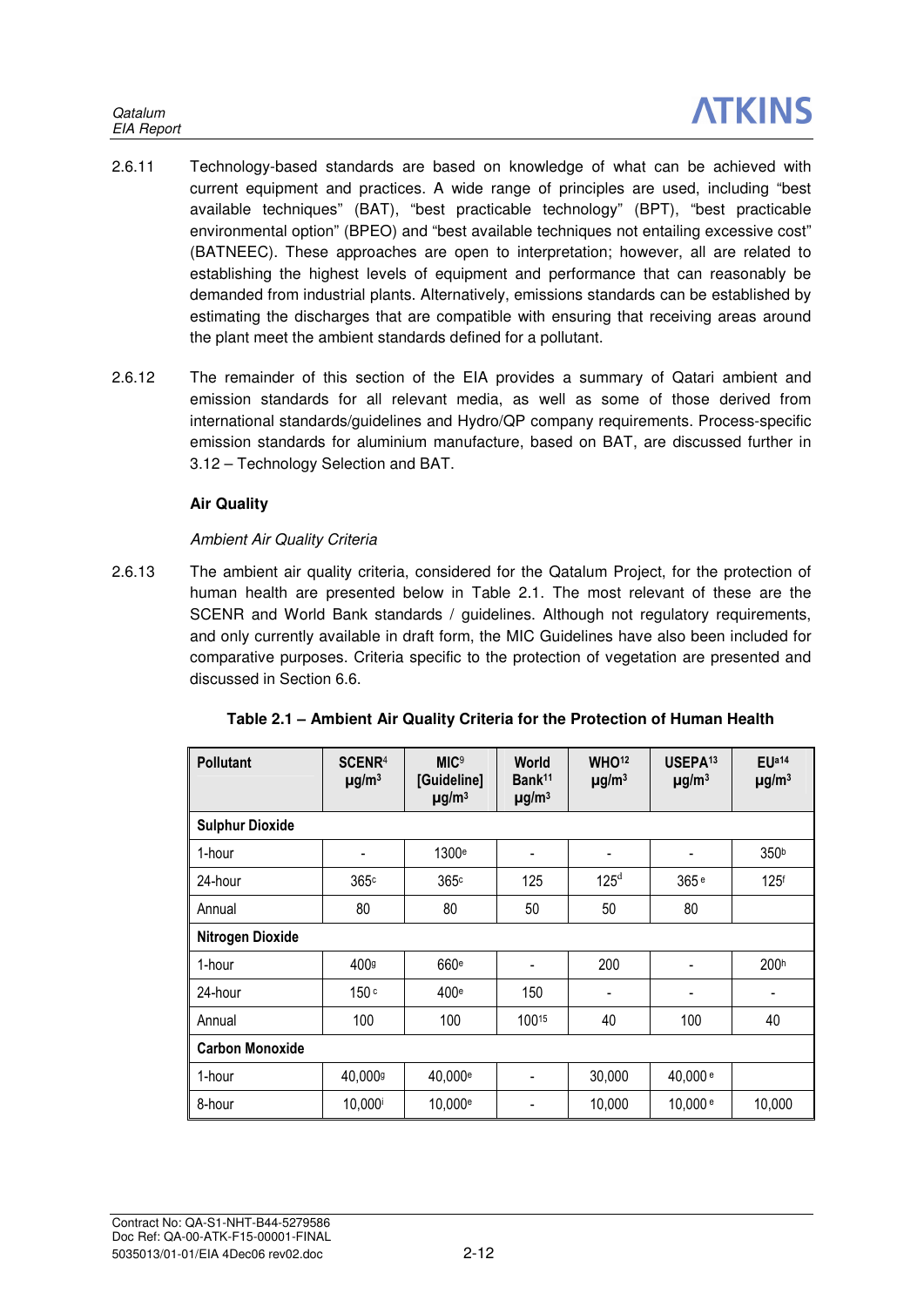### **Qatalum** EIA Report



|                                                          | <b>Pollutant</b>                                                                                                                                                                                                                                                                                                                                                                                                                                                                             | EUa14<br>SCENR <sup>4</sup><br><b>MIC<sup>9</sup></b><br>World<br><b>WHO12</b><br>USEPA <sup>13</sup><br>Bank <sup>11</sup><br>[Guideline]<br>$\mu$ g/m <sup>3</sup><br>$\mu$ g/m <sup>3</sup><br>$\mu$ g/m <sup>3</sup><br>$\mu$ g/m <sup>3</sup><br>$\mu$ g/m <sup>3</sup><br>$\mu$ g/m <sup>3</sup> |                                                                                                                                                                                                                                                                                                                                                                                                                                                                                                                                                                                                                                                                                                                                                                                                                                                                                                                                                                 |     |                 |                  |                  |  |  |  |
|----------------------------------------------------------|----------------------------------------------------------------------------------------------------------------------------------------------------------------------------------------------------------------------------------------------------------------------------------------------------------------------------------------------------------------------------------------------------------------------------------------------------------------------------------------------|--------------------------------------------------------------------------------------------------------------------------------------------------------------------------------------------------------------------------------------------------------------------------------------------------------|-----------------------------------------------------------------------------------------------------------------------------------------------------------------------------------------------------------------------------------------------------------------------------------------------------------------------------------------------------------------------------------------------------------------------------------------------------------------------------------------------------------------------------------------------------------------------------------------------------------------------------------------------------------------------------------------------------------------------------------------------------------------------------------------------------------------------------------------------------------------------------------------------------------------------------------------------------------------|-----|-----------------|------------------|------------------|--|--|--|
| $(PM_{10})$                                              | <b>Particulate Matter</b>                                                                                                                                                                                                                                                                                                                                                                                                                                                                    |                                                                                                                                                                                                                                                                                                        |                                                                                                                                                                                                                                                                                                                                                                                                                                                                                                                                                                                                                                                                                                                                                                                                                                                                                                                                                                 |     |                 |                  |                  |  |  |  |
|                                                          | 24-hour                                                                                                                                                                                                                                                                                                                                                                                                                                                                                      | 150c                                                                                                                                                                                                                                                                                                   | $250$ e,u                                                                                                                                                                                                                                                                                                                                                                                                                                                                                                                                                                                                                                                                                                                                                                                                                                                                                                                                                       | 70  |                 | 150 <sup>e</sup> | 50 <sup>j</sup>  |  |  |  |
| Annual                                                   |                                                                                                                                                                                                                                                                                                                                                                                                                                                                                              | 50                                                                                                                                                                                                                                                                                                     | 100                                                                                                                                                                                                                                                                                                                                                                                                                                                                                                                                                                                                                                                                                                                                                                                                                                                                                                                                                             | 50  |                 | 50 <sup>k</sup>  | 40               |  |  |  |
| $(PM_{2.5})$                                             | <b>Particulate Matter</b>                                                                                                                                                                                                                                                                                                                                                                                                                                                                    |                                                                                                                                                                                                                                                                                                        |                                                                                                                                                                                                                                                                                                                                                                                                                                                                                                                                                                                                                                                                                                                                                                                                                                                                                                                                                                 |     |                 |                  |                  |  |  |  |
|                                                          | 24-hour                                                                                                                                                                                                                                                                                                                                                                                                                                                                                      |                                                                                                                                                                                                                                                                                                        |                                                                                                                                                                                                                                                                                                                                                                                                                                                                                                                                                                                                                                                                                                                                                                                                                                                                                                                                                                 |     |                 | 65 <sup>1</sup>  |                  |  |  |  |
| Annual                                                   |                                                                                                                                                                                                                                                                                                                                                                                                                                                                                              |                                                                                                                                                                                                                                                                                                        |                                                                                                                                                                                                                                                                                                                                                                                                                                                                                                                                                                                                                                                                                                                                                                                                                                                                                                                                                                 |     |                 | 15 <sup>k</sup>  |                  |  |  |  |
| Ozone                                                    |                                                                                                                                                                                                                                                                                                                                                                                                                                                                                              |                                                                                                                                                                                                                                                                                                        |                                                                                                                                                                                                                                                                                                                                                                                                                                                                                                                                                                                                                                                                                                                                                                                                                                                                                                                                                                 |     |                 |                  |                  |  |  |  |
| 1-hour                                                   |                                                                                                                                                                                                                                                                                                                                                                                                                                                                                              | 235 <sup>m</sup>                                                                                                                                                                                                                                                                                       | 240 <sup>e</sup>                                                                                                                                                                                                                                                                                                                                                                                                                                                                                                                                                                                                                                                                                                                                                                                                                                                                                                                                                | 150 |                 |                  |                  |  |  |  |
| 8-hour                                                   |                                                                                                                                                                                                                                                                                                                                                                                                                                                                                              | 120 <sup>n</sup>                                                                                                                                                                                                                                                                                       |                                                                                                                                                                                                                                                                                                                                                                                                                                                                                                                                                                                                                                                                                                                                                                                                                                                                                                                                                                 |     | 120             | 157 <sup>p</sup> | 120 <sup>s</sup> |  |  |  |
|                                                          | <b>Hydrogen Fluoride</b>                                                                                                                                                                                                                                                                                                                                                                                                                                                                     |                                                                                                                                                                                                                                                                                                        |                                                                                                                                                                                                                                                                                                                                                                                                                                                                                                                                                                                                                                                                                                                                                                                                                                                                                                                                                                 |     |                 |                  |                  |  |  |  |
|                                                          |                                                                                                                                                                                                                                                                                                                                                                                                                                                                                              |                                                                                                                                                                                                                                                                                                        | 1 <sup>t</sup>                                                                                                                                                                                                                                                                                                                                                                                                                                                                                                                                                                                                                                                                                                                                                                                                                                                                                                                                                  |     |                 |                  |                  |  |  |  |
| Notes:                                                   | See notes                                                                                                                                                                                                                                                                                                                                                                                                                                                                                    |                                                                                                                                                                                                                                                                                                        |                                                                                                                                                                                                                                                                                                                                                                                                                                                                                                                                                                                                                                                                                                                                                                                                                                                                                                                                                                 |     | 16 <sup>q</sup> | 14 <sup>r</sup>  |                  |  |  |  |
| b<br>с<br>d<br>е<br>f<br>g<br>h<br>i<br>j<br>k<br>I<br>m | hour period).                                                                                                                                                                                                                                                                                                                                                                                                                                                                                | standard per annum permitted).<br>hourly standard per annum permitted).<br>standard per annum permitted).                                                                                                                                                                                              | 99.73th percentile (24 exceedences of 1-hourly standard per annum permitted).<br>99.7th percentile of daily averages during the period of one calendar year (1 exceedence of 24-hourly<br>98th percentile (7 exceedences of daily mean per annum permitted).<br>Not to be exceeded more than once per year.<br>99.2th percentile (3 exceedences of 24-hourly mean per annum permitted).<br>99.9th percentile of 1 hour measurements during the period of one calendar year (9 exceedences of 1-<br>99.8th percentile (18 exceedences of 1-hourly standard per annum permitted).<br>99.8th percentile of all daily maximum 8hr average measurements (2 exceedences of 8-hourly<br>Not be exceeded more than 35 times per year<br>Not to be exceeded for the 3 year average of the weighted annual mean.<br>98th percentile of 24 hour averages over 3 years.<br>99.7th percentile (3 exceedences of 1-hourly standard per annum permitted but not in the same 24 |     |                 |                  |                  |  |  |  |
| n<br>р<br>q                                              | 98th percentile (22 exceedences of 8-hourly standard per annum permitted).<br>Fourth highest daily max 8 hour average over 3 years.<br>WHO do not actually recommend a limit for HF for the protection of human health, however, the WHO's<br>publication, Air Quality Criteria for Europe <sup>12</sup> , states that: "no adverse effects have been found at levels                                                                                                                        |                                                                                                                                                                                                                                                                                                        |                                                                                                                                                                                                                                                                                                                                                                                                                                                                                                                                                                                                                                                                                                                                                                                                                                                                                                                                                                 |     |                 |                  |                  |  |  |  |
| r                                                        | up to 16 $\mu$ g/m <sup>3</sup> gaseous fluoride".<br>HF is not on the USEPA list of criteria pollutants; however, the State of California has adopted a<br>chronic Reference Exposure Level (REL) of 14 $\mu g/m^3$ for HF <sup>16</sup> . (or 13 $\mu g/m^3$ for fluorides). Chronic<br>RELs are defined as levels that would pose no significant health risk to individuals indefinitely exposed<br>to such levels, thus RELs can be considered in the same context as an annual average. |                                                                                                                                                                                                                                                                                                        |                                                                                                                                                                                                                                                                                                                                                                                                                                                                                                                                                                                                                                                                                                                                                                                                                                                                                                                                                                 |     |                 |                  |                  |  |  |  |
| s                                                        | years.                                                                                                                                                                                                                                                                                                                                                                                                                                                                                       |                                                                                                                                                                                                                                                                                                        | Maximum daily 8-hour mean not to be exceeded more than 25 days per calendar year averaged over 3                                                                                                                                                                                                                                                                                                                                                                                                                                                                                                                                                                                                                                                                                                                                                                                                                                                                |     |                 |                  |                  |  |  |  |
| t                                                        | monthly average.                                                                                                                                                                                                                                                                                                                                                                                                                                                                             |                                                                                                                                                                                                                                                                                                        |                                                                                                                                                                                                                                                                                                                                                                                                                                                                                                                                                                                                                                                                                                                                                                                                                                                                                                                                                                 |     |                 |                  |                  |  |  |  |
| u                                                        |                                                                                                                                                                                                                                                                                                                                                                                                                                                                                              |                                                                                                                                                                                                                                                                                                        | Exceedence of 24-hr criteria only acceptable if the particulate matter is not man-made.                                                                                                                                                                                                                                                                                                                                                                                                                                                                                                                                                                                                                                                                                                                                                                                                                                                                         |     |                 |                  |                  |  |  |  |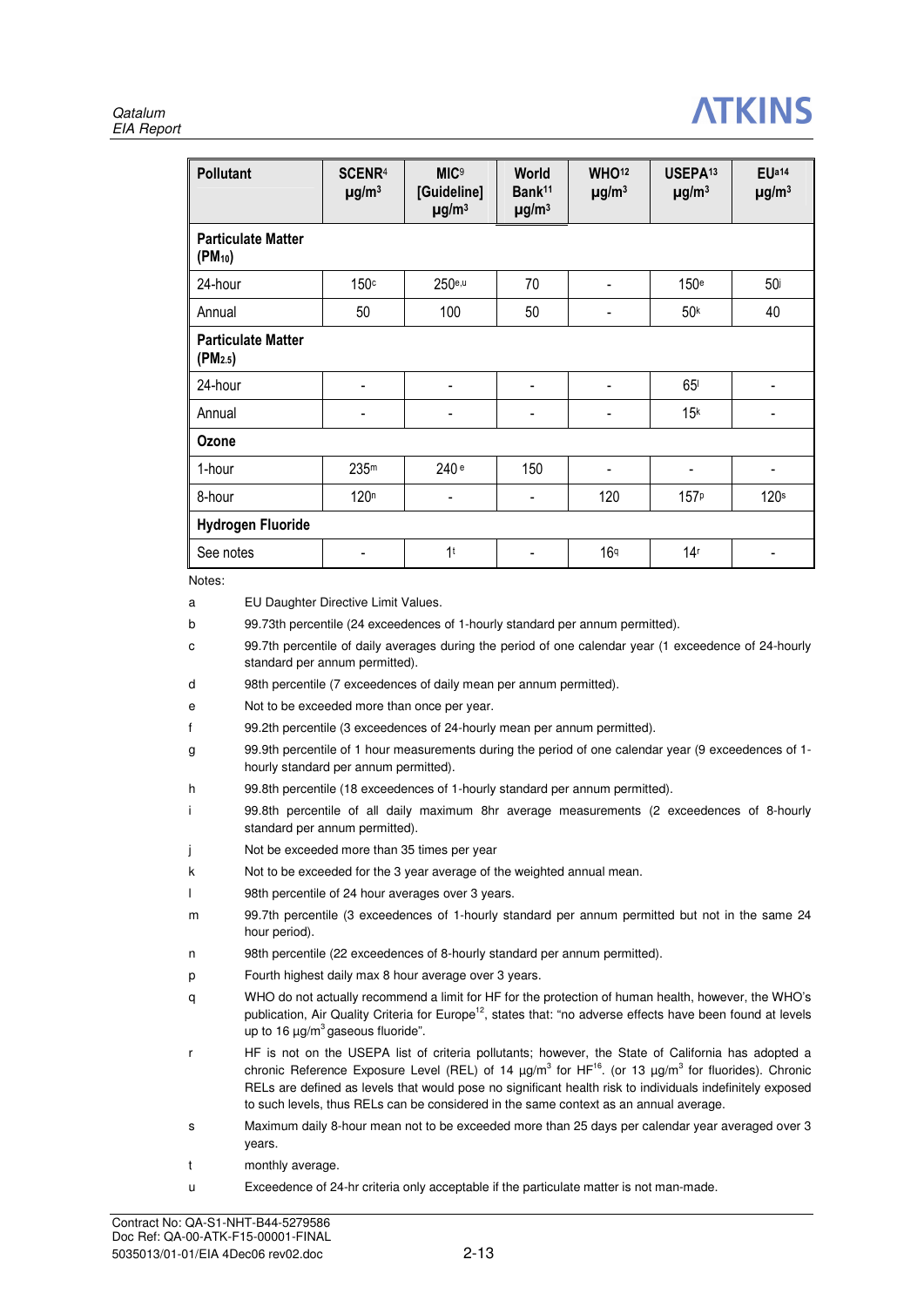### Atmospheric Emission Standards

- 2.6.14 Since aluminium production is a new industry to Qatar there are no specific industry standards for this part of the Qatalum Project in the Executive By-Law<sup>4</sup>. The Qatari Standards do contain environmental criteria for stack emissions for Thermal Power Plant greater than 25 MWe; these are presented for NOx in Table 3.8, Section  $3.12$  – Technology Selection and BAT.
- 2.6.15 Standards/ limits for the Reduction Plant (Potrooms), Carbon Plant and Power Plant have been put forward based on what is considered to be BAT for these processes and by benchmarking against similar, existing, plant (see Section 3.12 – Technology Selection and BAT).

### **Water Quality**

- 2.6.16 SCENR's water quality criteria have been developed to minimise adverse impacts to soils, groundwater and water quality and to protect marine life and water supply. The Executive By Law<sup>4</sup> includes the following water quality related standards of potential relevance to the Qatalum Project. The most pertinent of these are presented in tabular form below for the parameters of potential relevance to the Qatalum Project (see Table 2.2 and Table 2.3):
	- standards for treated wastewater from industrial land based facilities used for irrigation;
	- standards for the quality of cooling water; and
	- standards for seawater quality.
- 2.6.17 The Executive By Law<sup>4</sup> also includes:
	- standards for the discharge of industrial effluents into sewers;
	- standards for the drainage of liquid waste to the public sewage works for treatment;
	- standards for treated effluents in sanitary wastewater; and
	- drinking water characteristics/properties.
- 2.6.18 The standards listed directly above have not been specifically considered for the Qatalum Project as there will be no discharges to sewer (other than sanitary waste, which will be treated in the MIC wastewater treatment works) and there will not be any on-site treatment of sanitary wastewater. The Project will not produce drinking water; however, a selection of the drinking water standards has been provided in Table 2.2 for comparative purposes.
- 2.6.19 In addition to the above, the non-statutory draft MIC Guidelines<sup>9</sup> include quality criteria for point source discharges to the Arabian Gulf and for wastewater to be used in landscaping and these are also presented in Table 2.2 below for comparative purposes. In common with many countries, SCENR does not have any specific criteria for groundwater quality; however, those for seawater quality, treated irrigation water and drinking water can be used to give an indication of groundwater quality and these are presented together below. It should however be recognised that the groundwater underlying the Qatalum Site is saline, and as such is unlikely to be used for drinking water purposes.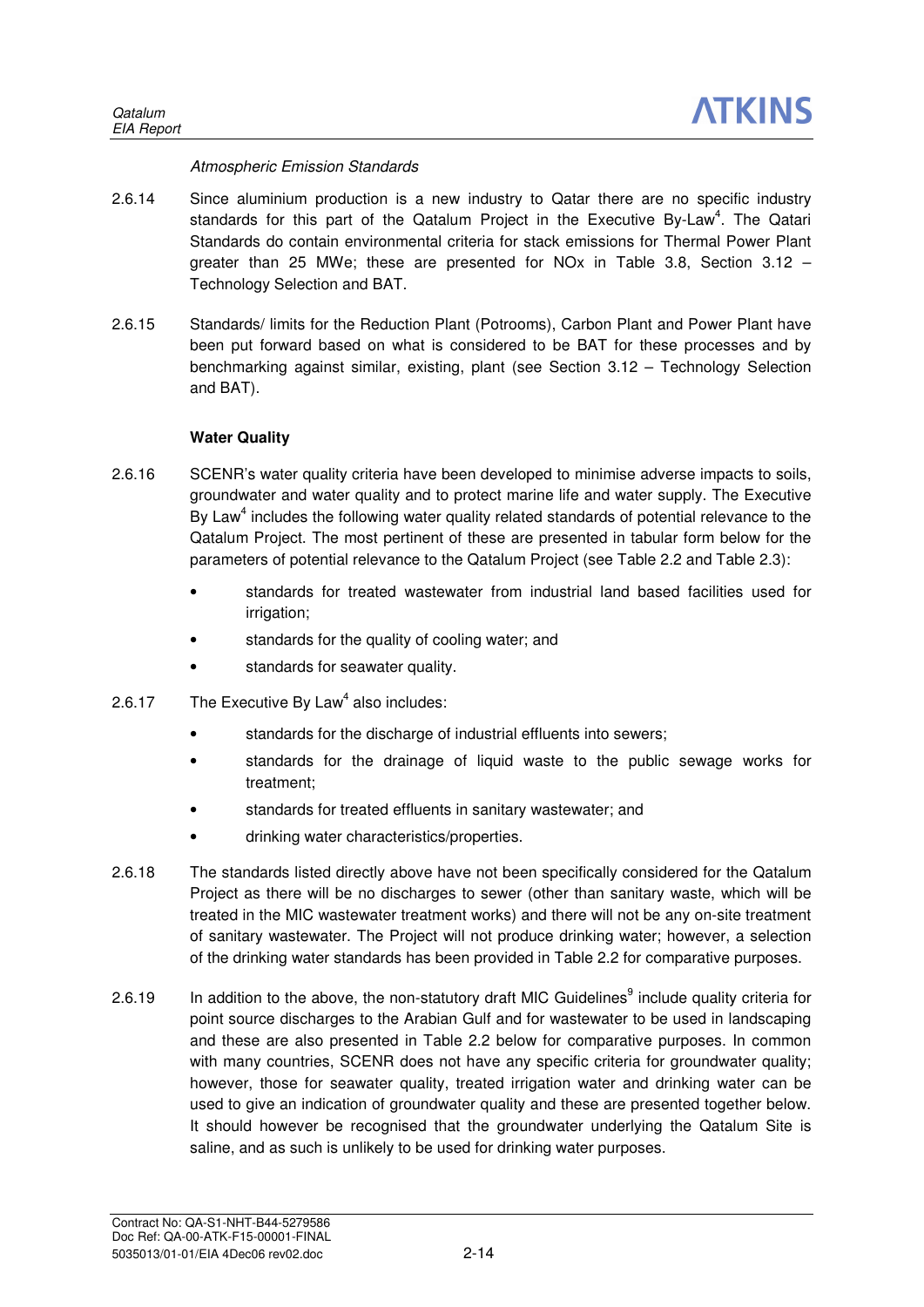

## **Table 2.2 – Standards / Guidelines for Water Quality**

| <b>Treated Wastewater</b>           |                   |                                                    |                                |                                                                      |                                                                    |                                                                                    |                                                                                  |                                                             |                                                            |
|-------------------------------------|-------------------|----------------------------------------------------|--------------------------------|----------------------------------------------------------------------|--------------------------------------------------------------------|------------------------------------------------------------------------------------|----------------------------------------------------------------------------------|-------------------------------------------------------------|------------------------------------------------------------|
| <b>Parameters</b>                   | <b>Units</b>      | <b>Irrigation</b><br>(Exec By-<br>Law <sup>4</sup> | Landscape<br>(Exec By-<br>Law) | Landscape<br>monthly<br>average<br>(MIC<br>Guidelines <sup>9</sup> ) | Landscape<br>max<br>allowable<br>(MIC<br>Guidelines <sup>9</sup> ) | Point<br><b>Sources</b><br>monthly<br>average<br>(MIC<br>Guidelines <sup>9</sup> ) | Point<br><b>Sources</b><br>max<br>allowable<br>(MIC<br>Guidelines <sup>9</sup> ) | <b>Seawater</b><br>Quality<br>(Exec By-<br>Law <sup>4</sup> | <b>Drinking</b><br>Watera<br>(Exec By-<br>Law <sup>4</sup> |
| <b>Total Dissolved Solids (TDS)</b> | mg/l              | 2000                                               | 2000                           | 1500                                                                 | 1700                                                               | 1500                                                                               | 1700                                                                             |                                                             | 1000                                                       |
| <b>Total Suspended Solids (TSS)</b> | mg/l              | 50                                                 | $\blacksquare$                 | 20                                                                   | 30                                                                 | 20                                                                                 | 40                                                                               | 30                                                          | $\blacksquare$                                             |
| <b>Floating Particles</b>           | mg/m <sup>2</sup> | None                                               | None                           | None                                                                 | $\blacksquare$                                                     | None                                                                               | $\blacksquare$                                                                   | $\blacksquare$                                              |                                                            |
| pH                                  | $\blacksquare$    | $6-9$                                              | $6-9$                          | $6-9$                                                                | $\blacksquare$                                                     | $6-9$                                                                              |                                                                                  | $6.5 - 8.3$                                                 | $6.5 - 8.5$                                                |
| Ammonia                             | mg/l              | 15 (as N)                                          | 15 (as N)                      | 15 (as $NH_4^+$ )                                                    | 20 (as NH <sub>4</sub> <sup>+</sup> )                              | 1 (as $NH_4^+$ )                                                                   | $2($ as NH <sub>4</sub> <sup>+</sup> $)$                                         | 15 (as N)                                                   | $1.5$ (as N)                                               |
| Biological Oxygen Demand (BOD5)     | mg/l              | 10                                                 | 50                             | 15                                                                   | 25                                                                 | 15                                                                                 | 25                                                                               | $\sim$                                                      |                                                            |
| Chemical Oxygen Demand (COD)        | mq/l              | 150                                                | 150                            | 100                                                                  | 150                                                                | 100                                                                                | 150                                                                              |                                                             | $\blacksquare$                                             |
| Chlorine (residual)                 | mg/l              | 0.1                                                | 0.1                            | 0.5                                                                  | $\mathbf{1}$                                                       | 0.5                                                                                | 1                                                                                |                                                             |                                                            |
| Chlorophyll                         | mg/l              | $\blacksquare$                                     | $\blacksquare$                 | $\blacksquare$                                                       | $\blacksquare$                                                     | $\blacksquare$                                                                     | $\blacksquare$                                                                   | 1                                                           |                                                            |
| Cyanide (total)                     | mg/l              | Nil                                                | 0.2                            | 0.1                                                                  | 0.5                                                                | 0.05                                                                               | 0.1                                                                              |                                                             | 0.07                                                       |
| Dissolved Oxygen (DO)               | mg/l              | >2                                                 | >2                             | >2                                                                   | $\blacksquare$                                                     | >2.5                                                                               | $\blacksquare$                                                                   | >4                                                          | $\sim$                                                     |
| Fluoride (F-)                       | mq/l              | 15                                                 | 15                             | 10                                                                   | 15                                                                 | 15                                                                                 | 20                                                                               | $\sim$                                                      | 1.5                                                        |
| Nitrates                            | mg/l              |                                                    | $\blacksquare$                 | $\blacksquare$                                                       | $\blacksquare$                                                     | $\blacksquare$                                                                     | $\blacksquare$                                                                   | 100                                                         | 50                                                         |
| <b>Nitrites</b>                     | mg/l              | $\sim$                                             | $\blacksquare$                 | $\blacksquare$                                                       | $\blacksquare$                                                     | $\blacksquare$                                                                     | $\blacksquare$                                                                   | 35                                                          | 3                                                          |
| Phosphate (as Phosphorous)          | mg/l              | 30                                                 | 30                             | 15                                                                   | 30                                                                 | $\overline{\mathbf{1}}$                                                            | $\overline{2}$                                                                   | 30 <sup>b</sup>                                             |                                                            |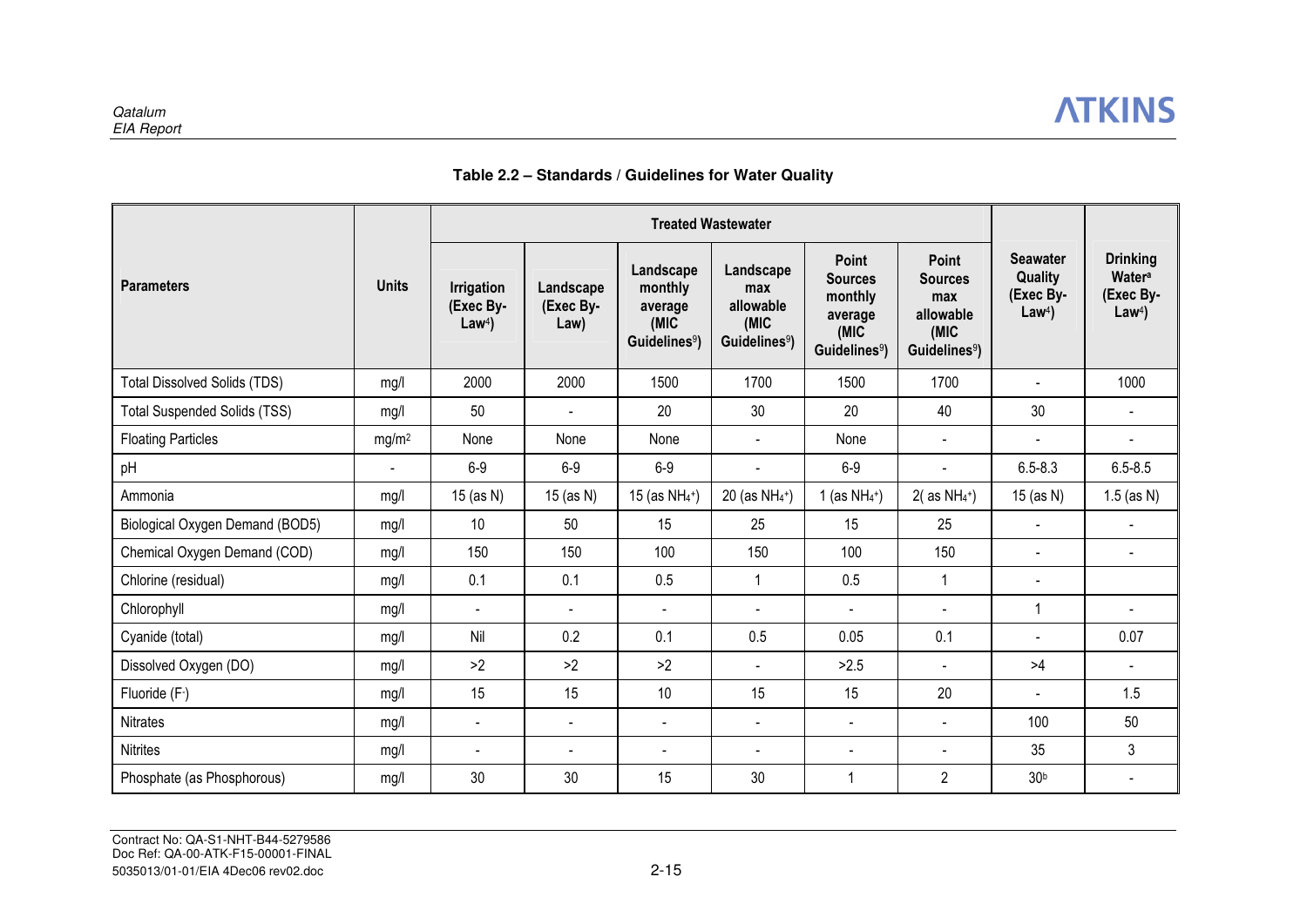#### **Qatalum** EIA Report

# **ATKINS**

|                                       |              | <b>Treated Wastewater</b>                          |                                |                                                                      |                                                                    |                                                                                           |                                                                                         |                                                             |                                                            |
|---------------------------------------|--------------|----------------------------------------------------|--------------------------------|----------------------------------------------------------------------|--------------------------------------------------------------------|-------------------------------------------------------------------------------------------|-----------------------------------------------------------------------------------------|-------------------------------------------------------------|------------------------------------------------------------|
| <b>Parameters</b>                     | <b>Units</b> | <b>Irrigation</b><br>(Exec By-<br>Law <sup>4</sup> | Landscape<br>(Exec By-<br>Law) | Landscape<br>monthly<br>average<br>(MIC<br>Guidelines <sup>9</sup> ) | Landscape<br>max<br>allowable<br>(MIC<br>Guidelines <sup>9</sup> ) | <b>Point</b><br><b>Sources</b><br>monthly<br>average<br>(MIC<br>Guidelines <sup>9</sup> ) | <b>Point</b><br><b>Sources</b><br>max<br>allowable<br>(MIC<br>Guidelines <sup>9</sup> ) | <b>Seawater</b><br>Quality<br>(Exec By-<br>Law <sup>4</sup> | <b>Drinking</b><br>Watera<br>(Exec By-<br>Law <sup>4</sup> |
| Salinity                              |              | $\sim$                                             | $\blacksquare$                 | $\blacksquare$                                                       | $\blacksquare$                                                     | $\blacksquare$                                                                            | $\blacksquare$                                                                          | 33-45                                                       |                                                            |
| Silica                                | mg/l         | $\overline{\phantom{a}}$                           | $\overline{\phantom{a}}$       | $\blacksquare$                                                       | $\blacksquare$                                                     | $\blacksquare$                                                                            | $\blacksquare$                                                                          | 900                                                         | $\blacksquare$                                             |
| Sulphate                              | mg/l         | 400                                                | 400                            | 300                                                                  | 400                                                                | $\blacksquare$                                                                            | $\blacksquare$                                                                          | $\blacksquare$                                              |                                                            |
| Sulphide                              | mg/l         | 0.1                                                | 0.1                            | 0.1                                                                  | 0.5                                                                | 0.05                                                                                      | 0.1                                                                                     | $\blacksquare$                                              | $0.05$ (H <sub>2</sub> S)                                  |
| Total Kjeldahl Nitrogen (as nitrogen) | mg/l         | 35                                                 | 35                             | 50                                                                   | 75                                                                 | 5                                                                                         | 8                                                                                       | $\blacksquare$                                              |                                                            |
| <b>Organic Compounds</b>              |              |                                                    |                                |                                                                      |                                                                    |                                                                                           |                                                                                         |                                                             |                                                            |
| Oil and Grease                        | mg/l         | 10                                                 | 10                             | 8                                                                    | 15                                                                 | 5                                                                                         | 10                                                                                      | $\blacksquare$                                              | $\blacksquare$                                             |
| Phenols                               | mg/l         | 0.5                                                | 0.5                            | 0.1                                                                  | $\overline{1}$                                                     | 0.1                                                                                       | 0.5                                                                                     |                                                             |                                                            |
| Total Organic Carbon (TOC)            | mg/l         | 75                                                 | 75                             | 50                                                                   | 75                                                                 | 50                                                                                        | 75                                                                                      | $\blacksquare$                                              | $\blacksquare$                                             |
| Total Petroleum Hydrocarbons (TPH)    | mg/l         | $\blacksquare$                                     | $\blacksquare$                 | $\blacksquare$                                                       | $\blacksquare$                                                     | $\overline{\phantom{a}}$                                                                  | $\blacksquare$                                                                          | 5                                                           | $\blacksquare$                                             |
| <b>Metals</b>                         |              |                                                    |                                |                                                                      |                                                                    |                                                                                           |                                                                                         |                                                             |                                                            |
| Aluminium (AI)                        | mg/l         | 15                                                 | 15                             | 15                                                                   | 20                                                                 | 15                                                                                        | 20                                                                                      |                                                             | 0.2                                                        |
| Arsenic (As)                          | mg/l         | 0.1                                                | 0.1                            | 0.1                                                                  | 0.5                                                                | 0.1                                                                                       | 0.5                                                                                     | $\blacksquare$                                              | 0.01                                                       |
| Barium (Ba)                           | mg/l         | $\overline{2}$                                     | $\overline{2}$                 | $\mathbf{1}$                                                         | $\overline{2}$                                                     | $\mathbf{1}$                                                                              | $\overline{2}$                                                                          | $\overline{a}$                                              | 0.7                                                        |
| Boron (B)                             | mg/l         | 1.5                                                | 1.5                            | 0.75                                                                 | 1.5                                                                | $\overline{a}$                                                                            | $\overline{a}$                                                                          | $\blacksquare$                                              | 0.5                                                        |
| Cadmium (Cd)                          | mg/l         | 0.05                                               | 0.05                           | 0.01                                                                 | 0.05                                                               | 0.01                                                                                      | 0.02                                                                                    | 0.7                                                         | 0.003                                                      |
| Chromium (total) (Cr)                 | mg/l         | 0.01                                               | 0.2                            | 0.1                                                                  | 0.2                                                                | 0.1                                                                                       | 0.5                                                                                     |                                                             | 0.05                                                       |

Contract No: QA-S1-NHT-B44-5279586 Doc Ref: QA-00-ATK-F15-00001-FINAL5035013/01-01/EIA 4Dec06 rev02.doc 2-16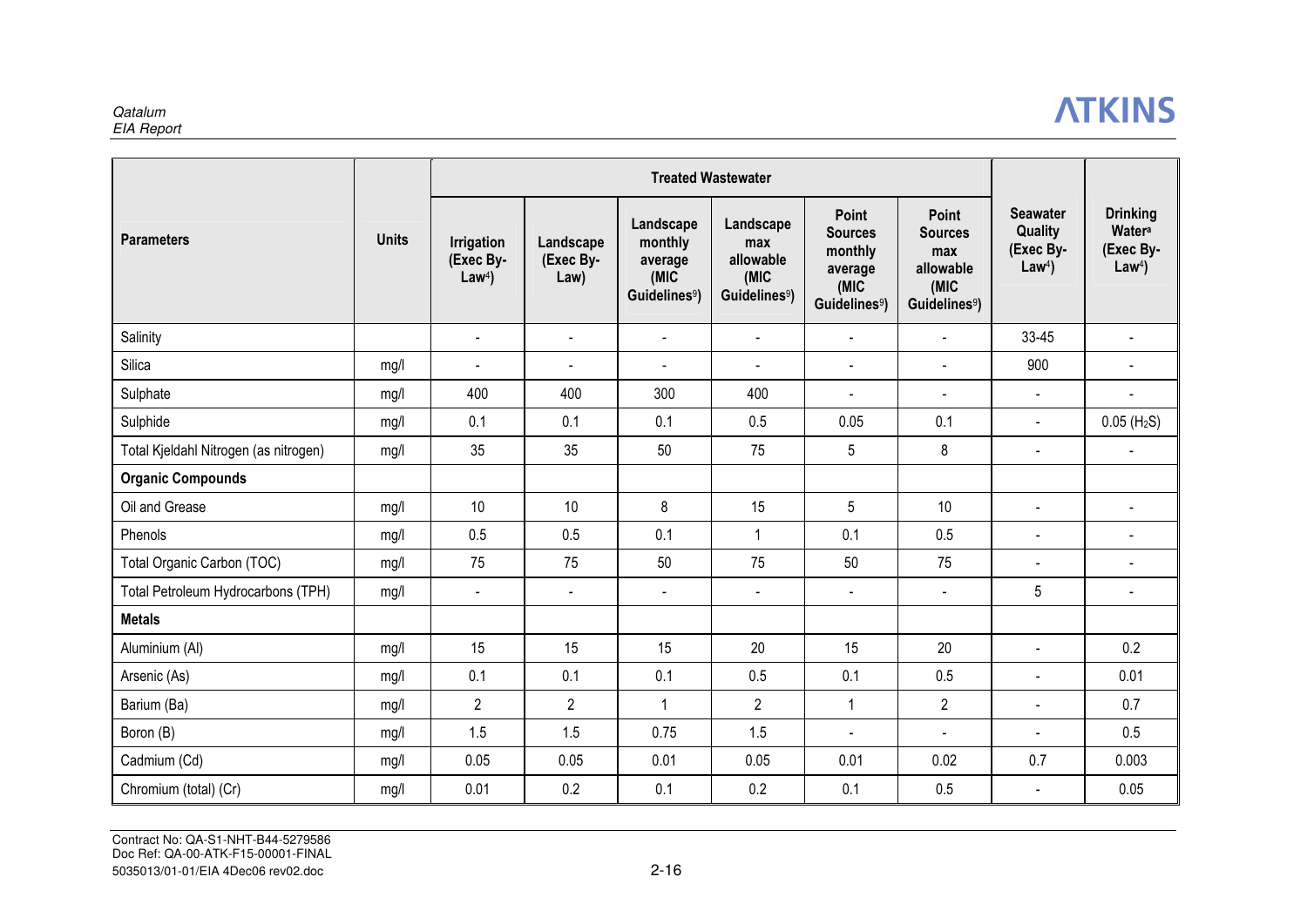#### **Qatalum** EIA Report

## **ATKINS**

|                        |              | <b>Treated Wastewater</b>                          |                                |                                                                      |                                                                    |                                                                                     |                                                                                  |                                                             |                                                            |
|------------------------|--------------|----------------------------------------------------|--------------------------------|----------------------------------------------------------------------|--------------------------------------------------------------------|-------------------------------------------------------------------------------------|----------------------------------------------------------------------------------|-------------------------------------------------------------|------------------------------------------------------------|
| <b>Parameters</b>      | <b>Units</b> | <b>Irrigation</b><br>(Exec By-<br>Law <sup>4</sup> | Landscape<br>(Exec By-<br>Law) | Landscape<br>monthly<br>average<br>(MIC<br>Guidelines <sup>9</sup> ) | Landscape<br>max<br>allowable<br>(MIC<br>Guidelines <sup>9</sup> ) | Point<br><b>Sources</b><br>monthly<br>average<br>(MIC)<br>Guidelines <sup>9</sup> ) | Point<br><b>Sources</b><br>max<br>allowable<br>(MIC<br>Guidelines <sup>9</sup> ) | <b>Seawater</b><br>Quality<br>(Exec By-<br>Law <sup>4</sup> | <b>Drinking</b><br>Watera<br>(Exec By-<br>Law <sup>4</sup> |
| Cobalt (Co)            | mg/l         | 0.2                                                | 0.2                            | 0.1                                                                  | 0.5                                                                | 0.1                                                                                 | 0.5                                                                              |                                                             |                                                            |
| Copper (Cu)            | mg/l         | 0.2                                                | 0.5                            | 0.2                                                                  | 0.5                                                                | 0.2                                                                                 | 0.5                                                                              | 15                                                          | $1 - 2$                                                    |
| Iron (Fe)              | mg/l         |                                                    | 1                              | 5                                                                    | 10                                                                 | 5                                                                                   | 8                                                                                | 90                                                          | 0.3                                                        |
| Lead (Pb)              | mg/l         | 0.1                                                | 0.1                            | 0.1                                                                  | 0.5                                                                | 0.1                                                                                 | 0.5                                                                              | 12                                                          | 0.01                                                       |
| Manganese (Mn)         | mg/l         | 0.05                                               | 0.05                           | 0.02                                                                 | 0.05                                                               | 0.2                                                                                 | 0.5                                                                              |                                                             | $0.1 - 0.5$                                                |
| Mercury (Hg)           | mg/l         | 0.001                                              | 0.001                          | 0.001                                                                | 0.002                                                              | 0.001                                                                               | 0.002                                                                            | < 0.4                                                       | 0.001                                                      |
| Nickel (Ni)            | mg/l         | 0.2                                                | 0.2                            | 0.2                                                                  | 0.5                                                                | 0.2                                                                                 | 0.5                                                                              | 20                                                          | 0.02                                                       |
| Vanadium (V)           | mg/l         |                                                    | $\blacksquare$                 | $\overline{\phantom{a}}$                                             | $\blacksquare$                                                     | $\blacksquare$                                                                      | $\blacksquare$                                                                   | 10                                                          |                                                            |
| Zinc(Zn)               | mg/l         | 0.5                                                | 0.5                            | $\overline{2}$                                                       | 5                                                                  |                                                                                     | 3                                                                                | $\blacksquare$                                              | 3                                                          |
| Sodium Absorption Rate | mg/l         | 10                                                 | 10                             | 6                                                                    | 10                                                                 | $\overline{\phantom{a}}$                                                            | $\blacksquare$                                                                   |                                                             |                                                            |

Notes:

a The drinking water limits have not been reproduced in full in the above table, since they are not directly relevant to the Qatalum Project and have only been included for comparative purposes.

b Standard is for phosphorous.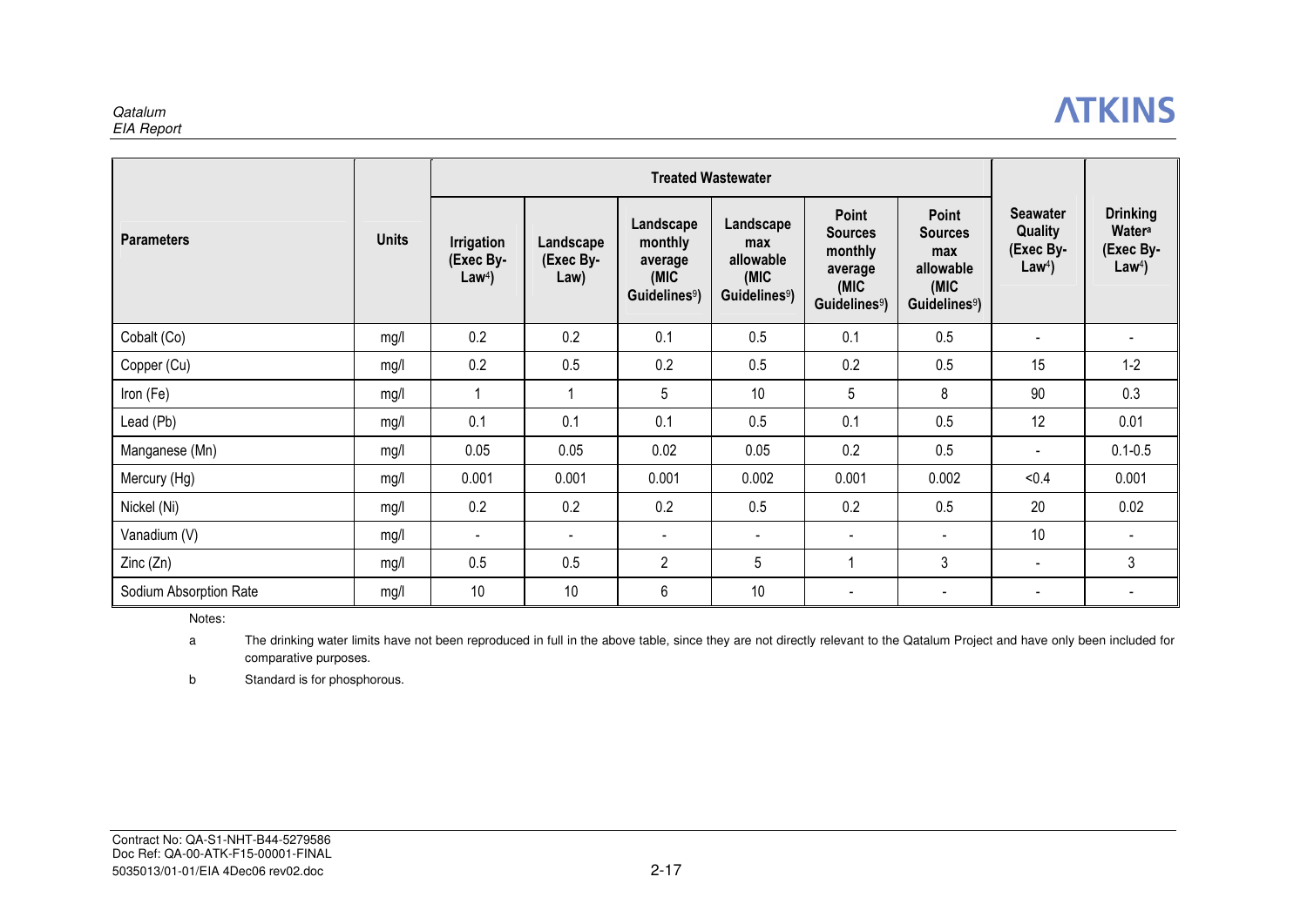- 2.6.20 Supplementary sources of water quality standards/guidelines for groundwater and the marine environment are not presented here, however these have been considered in the seawater and groundwater baseline Sections of this report (see 5.3 and 5.4).
- 2.6.21 The main source of aqueous effluent from the Qatalum Project is the once through cooling water for the Power Station and Aluminium Plant. The Qatari Standards for cooling water are presented below.

| <b>Parameters</b>                      | <b>Standard</b> | <b>Notes</b>                                                                                                                                                                                                                                   |
|----------------------------------------|-----------------|------------------------------------------------------------------------------------------------------------------------------------------------------------------------------------------------------------------------------------------------|
| Temperature<br>Difference $(\Delta T)$ | $3^{\circ}$ C   | Once through cooling water is to be discharged into a suitable blending<br>area into the sea, to be determined in consultation with SCENR, using a<br>hydrodynamic form of a 3D dispersal and after making an ecological<br>study of the site. |
| (from the intake<br>temperature)       |                 | The difference in temperature is to be measured at the point where the<br>water current enters the facility and at the edge of the point approved for<br>water discharge and blending.                                                         |
| Daily Free                             |                 | Cooling water should be tested for the concentration of free residual<br>chlorine at least 4 times per day, using samples collected by grab at the<br>point of discharge into the water.                                                       |
| <b>Residual Chlorine</b>               | $0.05$ mg/l     | As an alternative to the above, the operator may set out a fixed<br>discharge limit at the site verified dispersion model for determining the<br>3°C, ΔT mixing zone limit.                                                                    |

|  | Table 2.3 - SCENR Standards for Cooling Water |  |  |
|--|-----------------------------------------------|--|--|
|  |                                               |  |  |

## **Soil and Sediment Quality**

2.6.22 The Executive By-Law**<sup>4</sup>** does not specify numerical standards for potential contaminants in soils and sediments; similarly, there are no internationally agreed soil and sediment quality standards.

Soil

2.6.23 Although not technically international standards, many appraisals of soil quality utilise the Dutch guidelines for soil contamination<sup>17</sup>, also referred to as "The Dutch List". These guideline values, which have been generated using a risk-based approach, are intended to highlight the need for any potential remedial action and to present target values that should be achieved by the remedial works. The Dutch List values, typically used for initial screening of soil quality, are the Dutch Target Values (DTVs) and the Dutch Intervention Values (DIVs).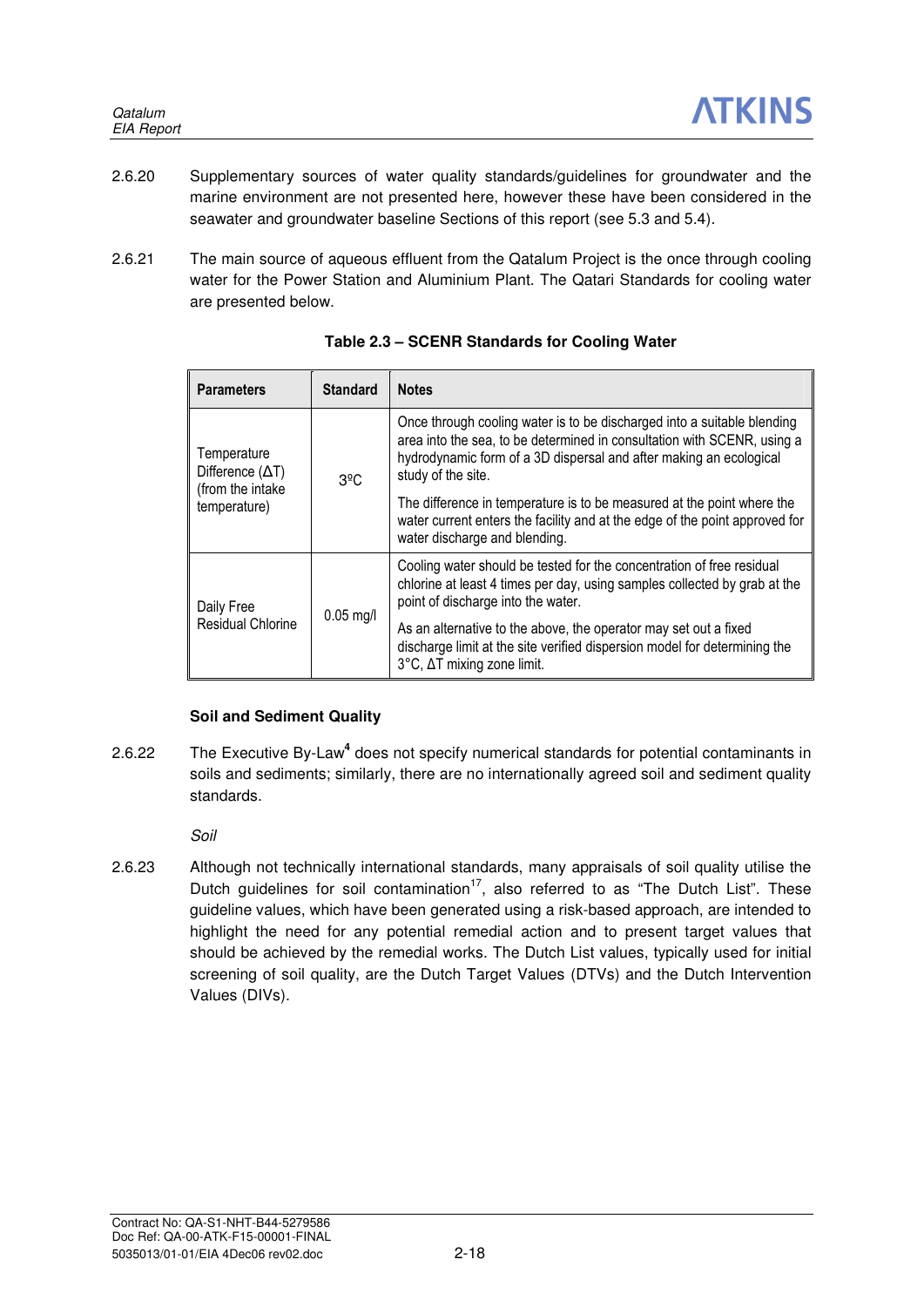2.6.24 DTVs indicate the level at which there is a 'sustainable' soil quality (i.e. the concentrations at which the functional quality of the soil is suitable to humans, plant life and animal life). In addition, the DTVs provide an indication of the long-term environmental quality of the soil in relation to risks to ecosystems. DIVs indicate the concentrations at which soil remediation may be required (i.e. the concentrations at which the functional properties of the soil in relation to humans, plant life and animal life are seriously impaired or threatened). Where there are no DTVs or DIVs, Indicative Levels of Serious Contamination (ILSC) values have been derived. In general, ILSCs exist for substances where there may be larger uncertainties in the underlying risk assessment methodology used to generate these values.

| <b>Sample Number</b>        | <b>Units</b> | <b>Dutch Soil Values</b> |                          |  |  |
|-----------------------------|--------------|--------------------------|--------------------------|--|--|
|                             |              | <b>DTV</b>               | <b>DIV</b>               |  |  |
| <b>Metals</b>               |              |                          |                          |  |  |
| Cadmium (Cd)                | mg/kg        | 0.8                      | 12                       |  |  |
| Chromium (Cr)               | mg/kg        | 100                      | 380                      |  |  |
| Copper (Cu)                 | mg/kg        | 36                       | 190                      |  |  |
| Lead (Pb)                   | mg/kg        | 85                       | 530                      |  |  |
| Nickel (Ni)                 | mg/kg        | 35                       | 210                      |  |  |
| Selenium (Se)               | mg/kg        | 0.7                      | 100a                     |  |  |
| Vanadium (V)                | µg/kg        | 42                       | 250a                     |  |  |
| Zinc (Zn)                   | mg/kg        | 140                      | 720                      |  |  |
| <b>Organic Compounds</b>    |              |                          |                          |  |  |
| Gasoline Range Hydrocarbons | µg/kg        | 10 <sup>b</sup>          | 1,000b                   |  |  |
| Diesel Range Hydrocarbons   | µg/kg        | 50,000c                  | $5,000,000$ <sup>c</sup> |  |  |
| <b>Heavy Fractions</b>      | µg/kg        | 50,000c                  | 5,000,000 c              |  |  |
| Sum of 10 PAH <sup>d</sup>  | µg/kg        | 1,000                    | 40,000                   |  |  |

## **Table 2.4 – The "Dutch List" Guidelines for Soils**

a Indicative values for serious soil contamination.

b There is no standard for gasoline range organics; value for benzene has been used instead.

c Value for mineral oil.

d The 10 PAHs comprise anthracene, benzo(a)anthracene, benzo(k)fluoranthene, benzo(a)pyrene, chrysene, phenanthrene, fluoranthene, indeno(1,2,3-cd)pyrene, naphthalene and benzo(g,h,i)perylene.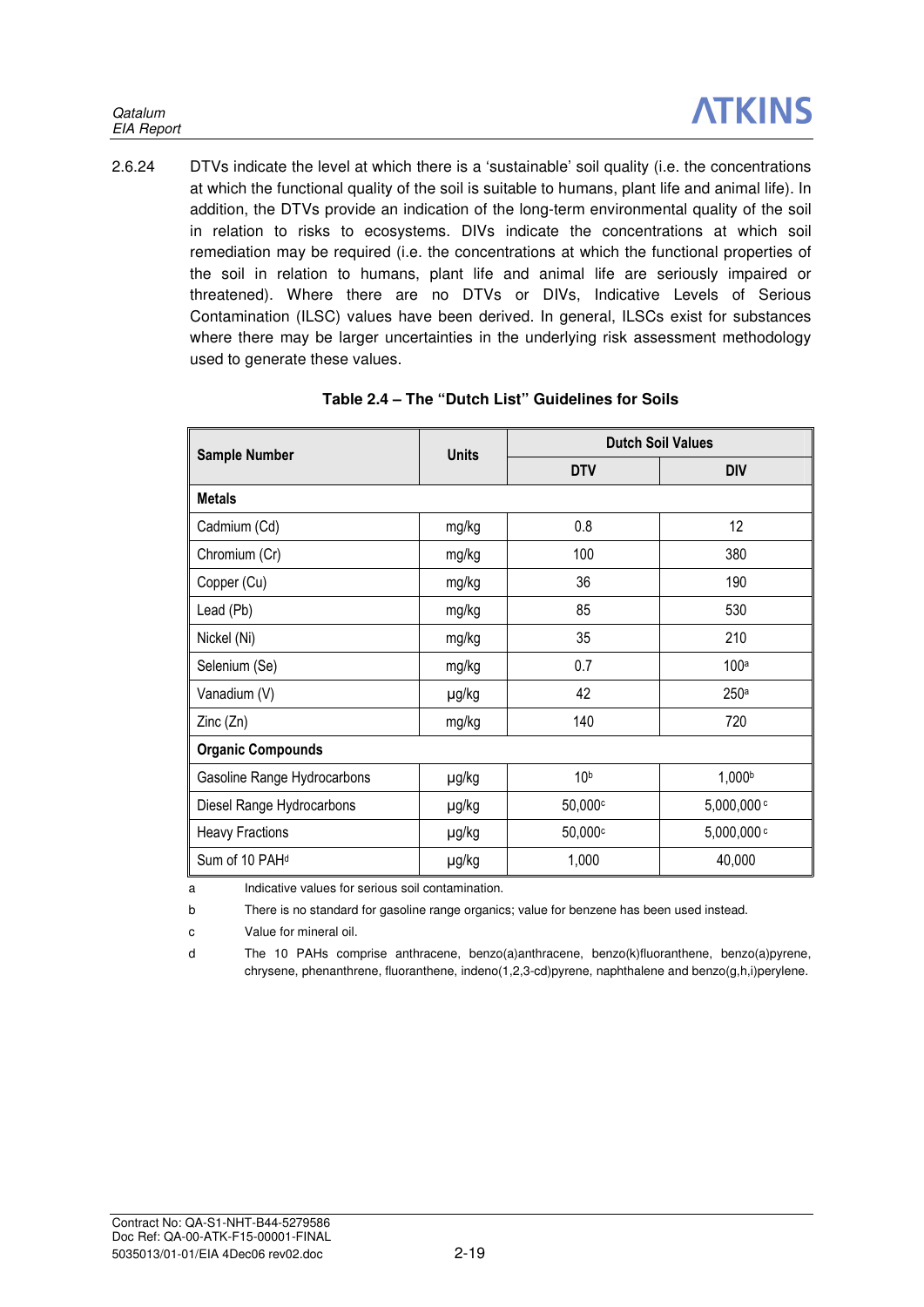### **Sediment**

- 2.6.25 Although no internationally agreed sediment quality standards exist, most appraisals of sediment quality utilise two sets of guidelines generated by the Canadian and Dutch authorities.
- 2.6.26 Interim sediment quality guidelines have been adopted by Environment Canada<sup>18</sup> for a range of toxic substances. The concentrations are based on equilibrium partitioning (not necessarily relevant for metals) and expressed for a standard sediment consisting of 5% organic carbon. The Canadian guidelines include two values: an Interim Sediment Quality Standard (ISQG), which corresponds to threshold level effects below which adverse biological effects are not expected; and a Probable Effect Level (PEL), above which adverse effects would be expected. The values are set on effects-based observations and are expressed at bulk sediment concentrations.
- 2.6.27 The Dutch guidelines<sup>19</sup> also provide two values; a short-term Maximum Permissible Concentration (MPC), which takes into account background concentrations of 'naturally occurring' elements and to which a Maximum Permissible Addition (MPA) of the contaminant is added (based on toxicity data) to generate the standard. The second value is a lower threshold value, which has been derived to represent a longer term No Effect Concentration (NEC).
- 2.6.28 A selection of the Dutch and Canadian sediment quality guidelines are presented in Table 2.5.

|                          |              | <b>Canadian Guidelines</b>   |                | <b>Dutch Guidelines</b> |                          |
|--------------------------|--------------|------------------------------|----------------|-------------------------|--------------------------|
| <b>Parameter</b>         | <b>Units</b> | <b>ISQG</b>                  | <b>PEL</b>     | Long-<br>term NEC       | Short-term<br><b>MPC</b> |
| <b>Metals</b>            |              |                              |                |                         |                          |
| Cadmium                  | mg/kg        | 0.7                          | 4.2            | 0.8                     | 12                       |
| Chromium                 | mg/kg        | 52                           | 160            | 100                     | 380                      |
| Cobalt                   | mg/kg        | -                            |                | 20                      | 240                      |
| Copper                   | mg/kg        | 19                           | 106            | 36                      | 73                       |
| Lead                     | mg/kg        | 30                           | 112            | 85                      | 530                      |
| Mercury                  | mg/kg        | 0.13                         | 0.7            | 0.30                    | 0.10                     |
| Nickel                   | mg/kg        | $\qquad \qquad \blacksquare$ | $\blacksquare$ | 35                      | 44                       |
| Zinc                     | mg/kg        | 124                          | 271            | 140                     | 520                      |
| <b>Organic Compounds</b> |              |                              |                |                         |                          |
| Total hydrocarbons       | μg/kg        |                              |                | 50                      | 1000                     |
| <b>Total PCBs</b>        | mg/kg        | 21.5                         | 189            |                         |                          |

## **Table 2.5 – Sediment Quality Guidelines**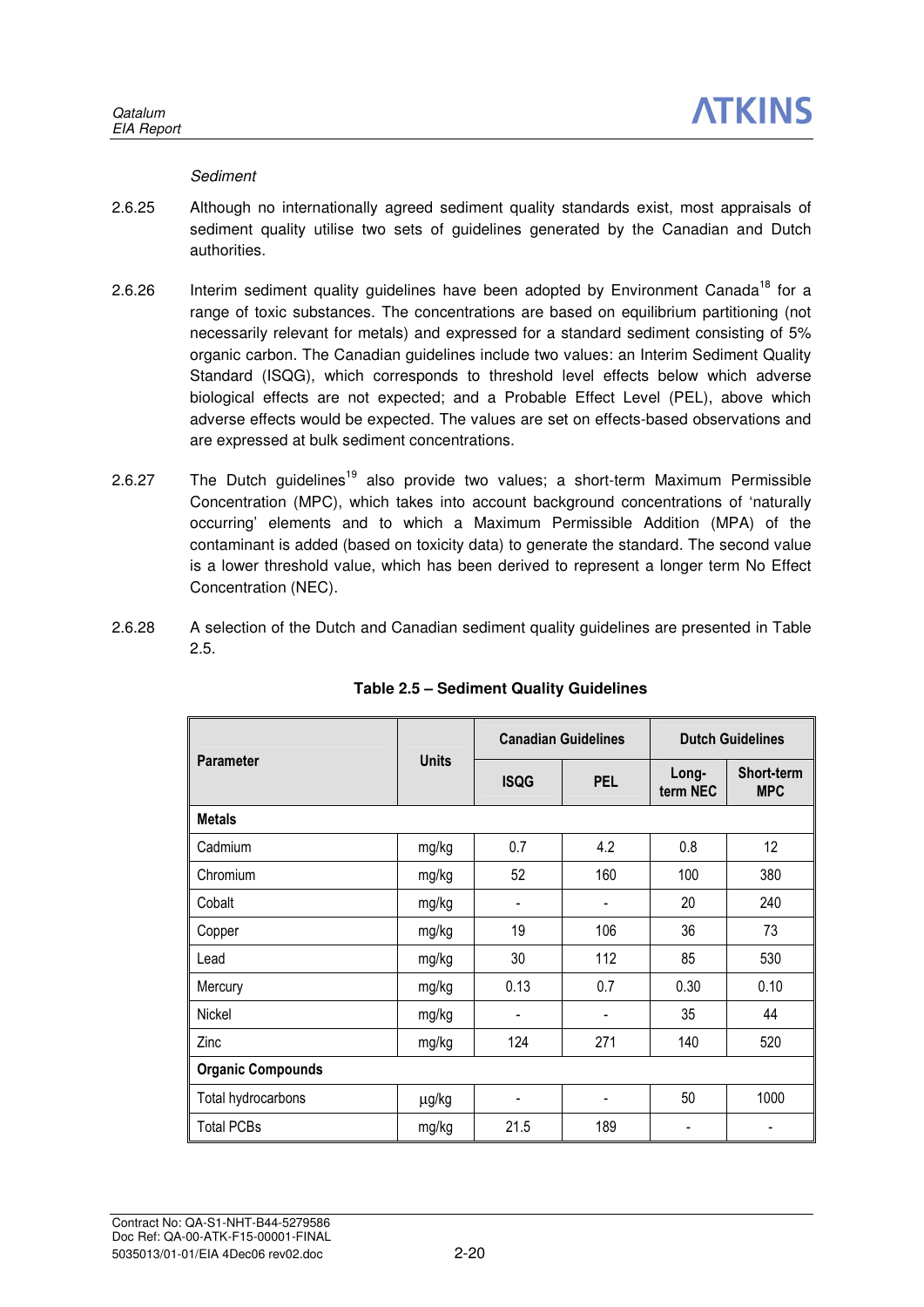### **Noise**

### Environmental Noise Standards

2.6.29 The Executive By Law<sup>4</sup> and draft, non-statutory MIC Guidelines<sup>9</sup> provide values for noise control to protect the population from exposure to elevated noise levels; both of these are presented below, along with the equivalent World Bank levels. Though not specifically stated, these standards are assumed to apply to normal operation of the plant and relate to L<sub>Aeg</sub> levels.

|                                                            | Source <sup>4, 9, 20</sup> | <b>Daytime</b><br>dB(A) | <b>Night Time</b><br>dB(A) |
|------------------------------------------------------------|----------------------------|-------------------------|----------------------------|
| Residential areas <sup>c</sup>                             | <b>SCENRa</b>              | 55                      | 45                         |
|                                                            | MIC Guideline <sup>b</sup> | 50                      | 50                         |
|                                                            | World Bank <sup>c</sup>    | 55                      | 45                         |
| Commercial <sup>c</sup>                                    | <b>SCENRa</b>              | 65                      | 55                         |
|                                                            | MIC Guidelineb             | 65                      | 65                         |
|                                                            | World Bank <sup>c</sup>    | 70                      | 70                         |
| Industrial <sup>d</sup>                                    | <b>SCENRa</b>              | 75                      | 75                         |
|                                                            | MIC Guideline <sup>b</sup> | 75                      | 75                         |
|                                                            | World Bank <sup>c</sup>    | 70                      | 70                         |
| Roadside areas -<br>residential (1 m from<br>building)     | MIC Guideline <sup>e</sup> | 70                      |                            |
| Roadside areas - within<br>building with windows<br>closed | MIC Guideline <sup>e</sup> | 50                      |                            |

### **Table 2.6 – Noise Standards and Guidelines**

Notes:

a Maximum noise limits (20 minutes average) outside the property boundary. Night time is defined as  $22:00 - 04:00$ 

b Maximum noise measured at property line; no to be exceeded more than 10% of the time, excludes roadside areas

- c Maximum allowable log equivalent (hourly) values, applicable at receptors outside of the Project boundary. Where these are not achievable, noise abatement should ensure that noise levels do not exceed an increase over background levels of 3 dB(A). Night time is defined as 22:00 – 07:00.
- d In Qatar, residential areas are defined as those in which homes or residential buildings, including schools, hospitals and mosques, form more than 50% of the buildings. Commercial areas are those in which department stores, business offices, garages and places of work represent more than 50% of the buildings. The designation of Industrial area applies to an area in which industrial facilities represent more than 50% of the buildings.
- e Measured as  $L_{10}$  (18 hours), representing the noise level that is exceeded 10% of the time over 18 hours (this is the hourly  $L_{10}$  measurement averaged arithmetically over the period 6:00 a.m. to midnight)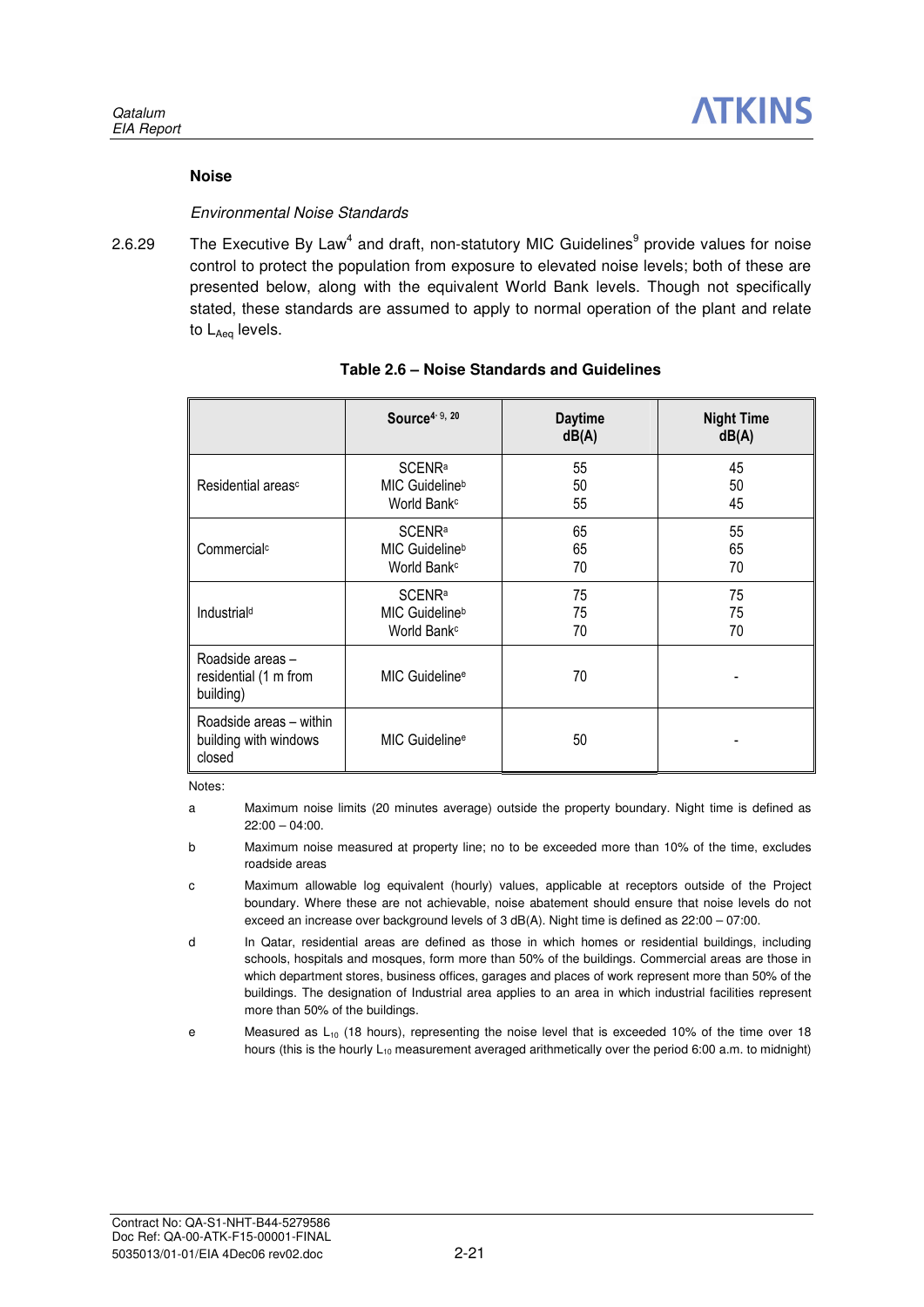### Construction Noise Standards

2.6.30 As per Article 69 of SCENR Environmental Protection Law<sup>3</sup>, the same noise standards (see Table 2.6) that apply to operational activities also apply to construction noise.

### **Waste**

- 2.6.31 Environmental legislation relating to solid waste management is covered in a number of documents, including Law by Decree No 30 $3$  and the recent Executive By-Law<sup>4</sup>. The Environmental Protection Law<sup>3</sup> defines the terminology and responsibilities that pertain to waste and sets out the functions of various bodies. The principle of "polluter-pays" is embodied in the document and a set of fines and penalties are defined for contravention and non-compliance. The largest fines are reserved for causing serious environmental damage.
- 2.6.32 Unauthorised dumping or burial of any wastes is prohibited, with special reference to hazardous wastes. Disposal of any wastes at sea is also prohibited. The law appears to allow practical solutions to be adopted, calling for the best available techniques to be used, providing it is economically feasible.
- 2.6.33 The draft, non-statutory, Environmental Guidelines & Environmental Protection Criteria for MIC<sup>9</sup> detail waste management requirements across MIC. The document describes the classification of wastes, storage instructions for hazardous and non-hazardous wastes, record keeping, disposal and transport requirements. In particular, it defines the criteria for disposal to landfill. Guidance for hazard minimisation and recycling is also provided.
- 2.6.34 For liquid waste streams, the draft MIC Guidelines<sup>9</sup> state the following:
	- industrial and municipal wastewater should be segregated; and
	- facilities should have the capacity to store 3 days of process wastewater on site.

### **Occupational Health**

- 2.6.35 The SCENR has developed a series of standards for closed spaces of work; these include standards for noise, heat stress and dust.
- 2.6.36 In terms of noise levels within the plant boundary the aim is to set limits that will:
	- minimise the risk of hearing damage to personnel;
	- reduce speech and work interference;
	- ensure the audibility of warning alarms;
	- allow adequate speech, telephone and radio communication;
	- maintain working efficiency; and
	- provide quiet accommodation for personnel.
- 2.6.37 The noise limits within different areas of a production plant are usually set in order to help achieve these aims. Illustrative typical limits are given in Table 2.7.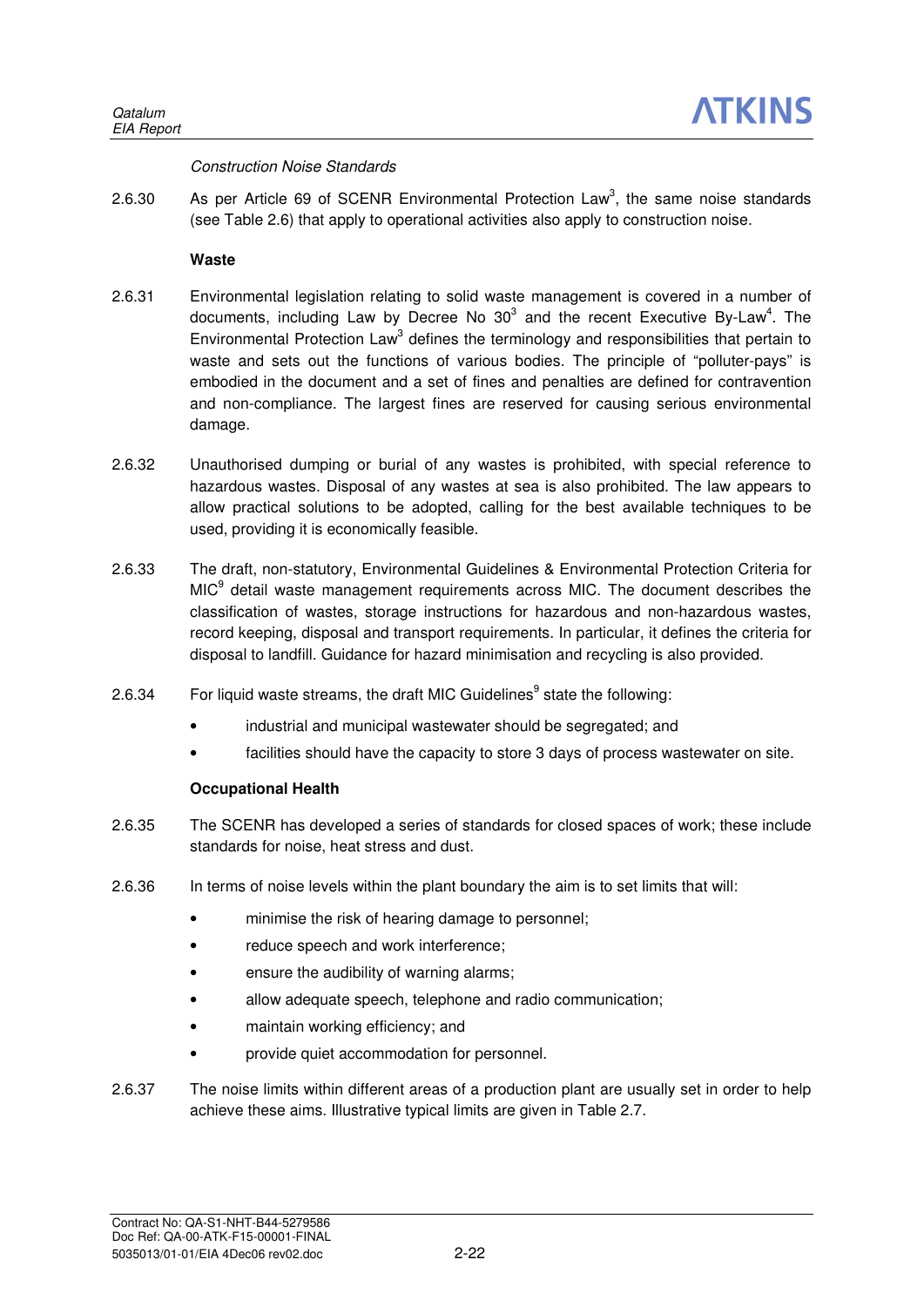| Area                                                                                                   | $dBL$ <sub>Aeg</sub> Limit |
|--------------------------------------------------------------------------------------------------------|----------------------------|
| Work area generally and 1m from equipment                                                              | 85                         |
| General workshops and machinery buildings (requiring communication) and light<br>maintenance workshops | 70                         |
| Workshop offices, control rooms (not continuously manned) and computer rooms                           | 60                         |
| Control rooms (continuously manned), open plan offices, social rooms and changing<br>rooms             | 50                         |
| Offices and conference rooms                                                                           | 45                         |

- 2.6.38 The Executive By-Law**<sup>4</sup>** gives noise limits for Closed Places of Work. The 8-hour exposure level for unprotected persons is set at 85  $dBL<sub>Aea</sub>$ , with the standard noise level/time tradeoff for shorter periods of exposure at higher noise levels. The By-Law also notes that exposure should be limited to no more than 115 dBA, unless the employee is provided with ear plugs of the appropriate type. An absolute limit of 140 dBA is also noted. The Qatari noise exposure limits are generally in line with the WHO recommendations, although some countries are reducing the 8-hour exposure limit to 80 dBL $_{Aeq}$ .
- 2.6.39 Standards / guidelines relating to occupational exposure are presented in the Impact Assessment Chapter of this report, Section 6.11 – Occupational Health and Safety.

## **2.7 OTHER CONSIDERATIONS**

## **Articles 60 and 61 of the Executive By-Law<sup>4</sup> .**

2.7.1 Article 60 states that "no projects or facilities shall be built within at least 200 m from the seaboard line without the approval of the competent administrative authority in coordination with the Council". Article 61 states that "it is prohibited to carry out any activity that affects the natural seaboard line or change it by moving towards the seawaters or the tidemark without the approval of the competent administrative authority which will be granted in coordination with the Council". The Ministry of Industry is understood to be the competent administrative authority for approving exceptions from these clauses in areas regulated for industrial use.

## **Terrestrial Ecological Requirements**

- 2.7.2 Article 9 of the Law by Decree No. 30 of the Year 2002 Promulgating the Environmental Protection Law  $(2003)^3$  states that the Council shall have the right to:
	- prevent hunting of rare natural living organisms;
	- prevent cutting, uprooting or eradicating wild trees, shrubs and grass;
	- establish and administer natural reserves:
	- preserve the living resources of the local domesticated animals and the local plants that are of economic value, and to improve the same.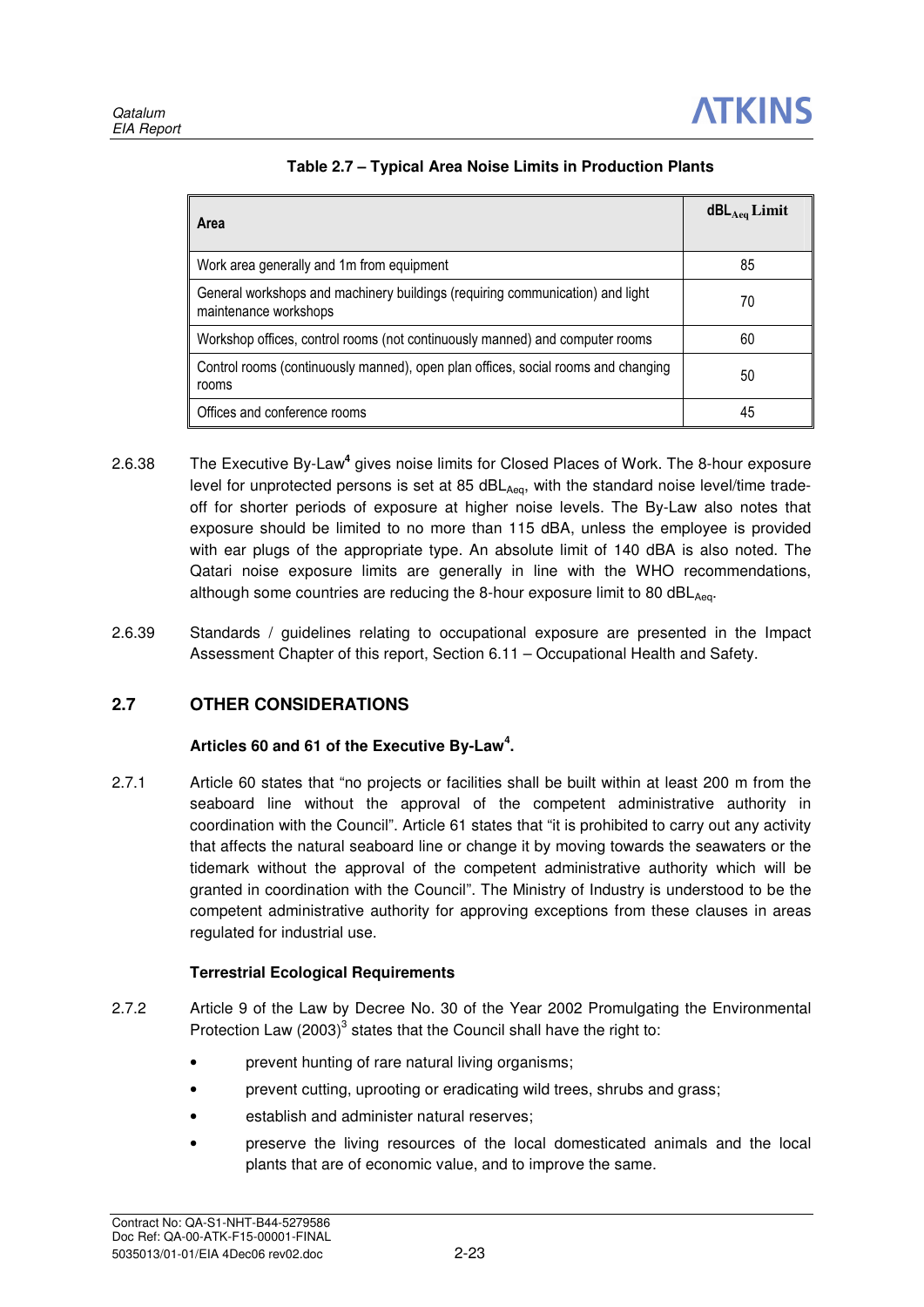### **Best Available Techniques**

- 2.7.3 Although not explicitly stated in the recent Executive By-Law<sup>4</sup>, SCENR expect that new industries will be established on the basis of best available technology. There are three related terms commonly used in this context:
	- Best Available Techniques (BAT);
	- Best Available Techniques Not Entailing Excessive Cost (BATNEEC); and
	- Best Practicable Environmental Option (BPEO).

## BPEO

- 2.7.4 The use of BPEO as a means of controlling pollution was first proposed by the Royal Commission on Environmental Pollution (RCEP) in its Fifth Report  $(1976)^{21}$ , as an early form of air pollution control. The report suggested that a unified pollution inspectorate should be established whose aim would be "to achieve the best practicable environmental option taking account of the total pollution from a process and the technical possibilities for dealing with it". In its 12<sup>th</sup> Report (1988)<sup>22</sup>, the RCEP defined its concept of BPEO in more detail and included guidelines on its implementation. The refined concept defined BPEO as: "the outcome of a systematic decision-making procedure which emphasises the protection and conservation of the environment across land, air and water. The BPEO procedure establishes, for a given set of objectives, the option that provides the most benefit or least damage to the environment as a whole, at acceptable cost, in the longterms and well as in the short-term".
- 2.7.5 Under the BPEO procedure, pollution control technology should consider:
	- the total impact on water, land and air pathways together;
	- the ability of the pathway to absorb the pollutant in light of critical loads, where appropriate; and
	- the principles of sustainable development.

## BAT and BATNEEC

- 2.7.6 The EU Directive on Integrated Pollution Prevention and Control (IPPC)<sup>23</sup> was adopted in 1996. The main purpose of the IPPC Directive is to "achieve integrated prevention and control of pollution" from a wide range of industrial and agricultural activities. This is to be done by preventing, or where that is not practicable, reducing emissions to air, water and land by potentially polluting activities "so as to achieve a high level of protection of the environment taken as a whole".
- 2.7.7 The IPPC directive<sup>23</sup> introduced "BAT", which further develops the BATNEEC concept, originally introduced in the EU framework directive on combating air pollution from industrial plant<sup>24</sup>. BAT requires competent authorities to ensure that "installations are operated in such a way that all appropriate preventative measures are taken against pollution, in particular through the application of best available techniques…". The definition of these terms is as follows:
	- 'best available techniques' are defined as "the most effective and advanced stage in the development of activities and their methods of operation which indicate the practical suitability of particular techniques for providing in principle the basis for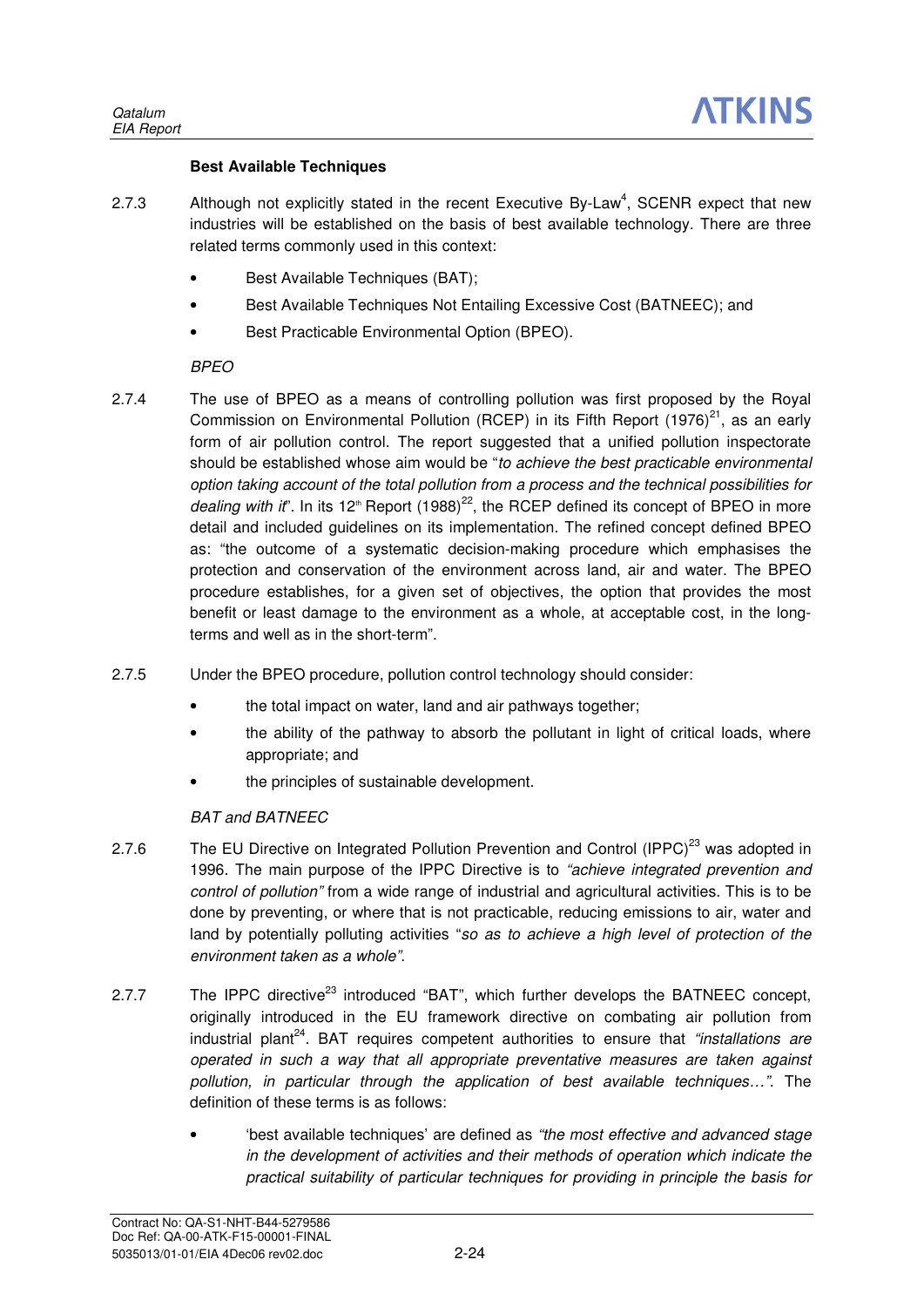emission limit values designed to prevent and, where that is not practicable, generally to reduce emissions and the impact on the environment as a whole";

- 'available techniques' means those "developed on a scale which allows implementation in the relevant industrial sector, under economically and technically viable conditions, taking into consideration the costs and advantages…";
- best', in relation to techniques, is defined as the "most effective in achieving a high general level of protection of the environment as a whole"; and
- 'techniques' "includes both the technology used and the way in which the installation is designed, built, maintained, operated and decommissioned".
- 2.7.8 The Qatalum Project will consider the requirements of BAT, which encompasses both the BPEO and BATNEEC philosophies. It is assumed that the detailed design will incorporate the general concepts of BAT described in documents such as the EC BREF Note for the Non-Ferrous Metals Industry<sup>7</sup>. The Qatalum EIA report focuses on those aspects of BAT which appear to have the most significant cost, schedule and environmental implications. BAT, as considered applicable to the Qatalum Project, is discussed further in Section 3.12 – Technology Selection and BAT.

## **Agenda 21**

- 2.7.9 The Qatari Government adopted the plan of action and principles outlined in Agenda 21 of the UN Conference on Environment and Development (UNCED or the Earth Summit) held in 1992 in Brazil. Commitment to these principles was re-affirmed at the World Summit on Sustainable Development (WSSD) in South Africa, in 2002.
- 2.7.10 The main aim of the Earth Summit was to find ways to "halt and reverse the effects of environmental degradation" while increasing efforts "to promote sustainable and environmentally sound development in all countries". Agenda 21 aims to provide guidance for governments in establishing environmental policies that meet the needs of sustainable development; it covers all areas of pollution, energy policy, population and development issues. These principles need to be considered and upheld by new developments.

## **Greenhouse Gases**

- 2.7.11 Qatar has ratified the UN Framework Convention on Climate Change (UNCCC) and the Kyoto Protocol. The UNCCC sets an overall framework for intergovernmental efforts to tackle climate change. Under the convention, governments:
	- gather and share information on greenhouse gas emissions, national policies and best practices;
	- launch national strategies for addressing greenhouse gas emissions and adapting to expected impacts, including provision of financial and technological support to developing counties; and
	- cooperate in preparing for adaptation to the impacts of climate change.
- 2.7.12 The 1997 Kyoto protocol shares the Convention's objective, principles and institutions but significantly strengthens the Convention by committing Annex I parties to individual legally binding targets to limit, or reduce, their greenhouse gas emissions.